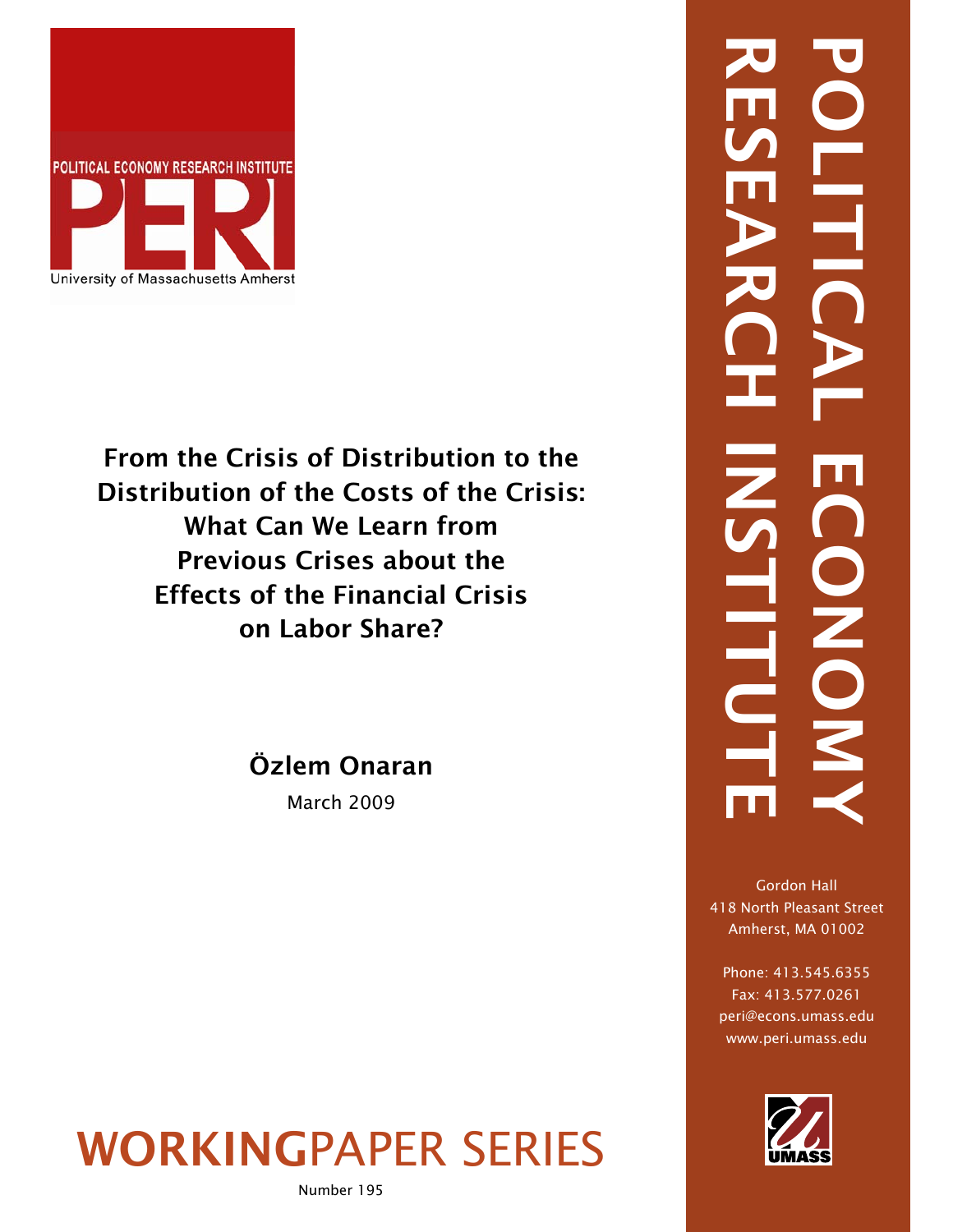## **From the Crisis of Distribution to the Distribution of the Costs of the Crisis: What Can We Learn from Previous Crises about the Effects of the Financial Crisis on Labor Share?**

Özlem Onaran Vienna University of Economics and Business

Contact address: Vienna University of Economics and B.A. Wirtschaftsuniversitaet Wien UZA4 VWL9 D311 Nordbergstr. 15 1090 Vienna Austria Email: ozlem.onaran@wu-wien.ac.at Tel: +43 1 31336 5937 Fax: +43 1 31336 90 5937 http://www.wu-wien.ac.at/arbeitsmarkt/staff/onaran

The paper was originally prepared for presentation at The Global Labor University Conference, Mumbai, February 22-24, 2009. The author is grateful to Engelbert Stockhammer and James Heintz for comments.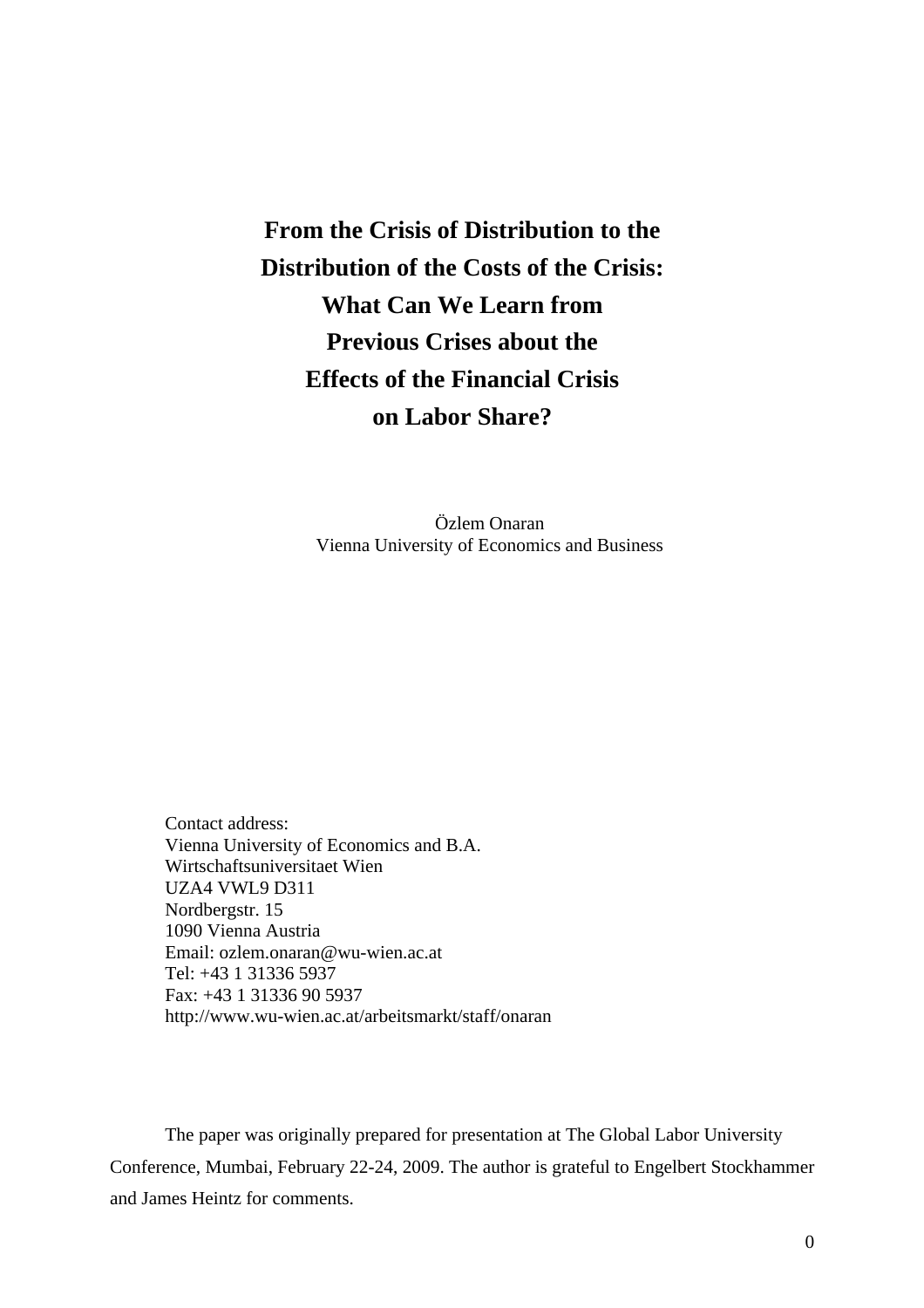## **From the Crisis of Distribution to the Distribution of the Costs of the Crisis: What Can We Learn from Previous Crises about the Effects of the Financial Crisis on Labor Share?**

#### **Abstract**

The paper analyzes the possible distributional consequences of the global crisis based on the lessons of the past crises experiences. The decline in the labor share across the globe has been a major factor that led to the current global crisis. What we are going through is a crisis of distribution, and similarly the policy reactions to the crisis are part of a distributional struggle. The paper presents the effects of the former crises in the developing countries and in Japan on income distribution, wages, and unemployment. This comparison is important not only because it compares developing vs. developed country cases, but also because it highlights the differences of the currency crises vs. domestic financial crises regarding the distributional consequences. However despite differences, the cumulative effect is in both cases a dramatic pro-capital redistribution. Building on these lessons, the paper discusses the possible different effects of the current global crisis in the developed countries, Eastern Europe, and developing countries, and concludes with policy alternatives to avoid the socialization of the costs of the crisis.

**Key words:** global crisis, labor share, unemployment, developing countries, Japan, developed countries, Eastern Europe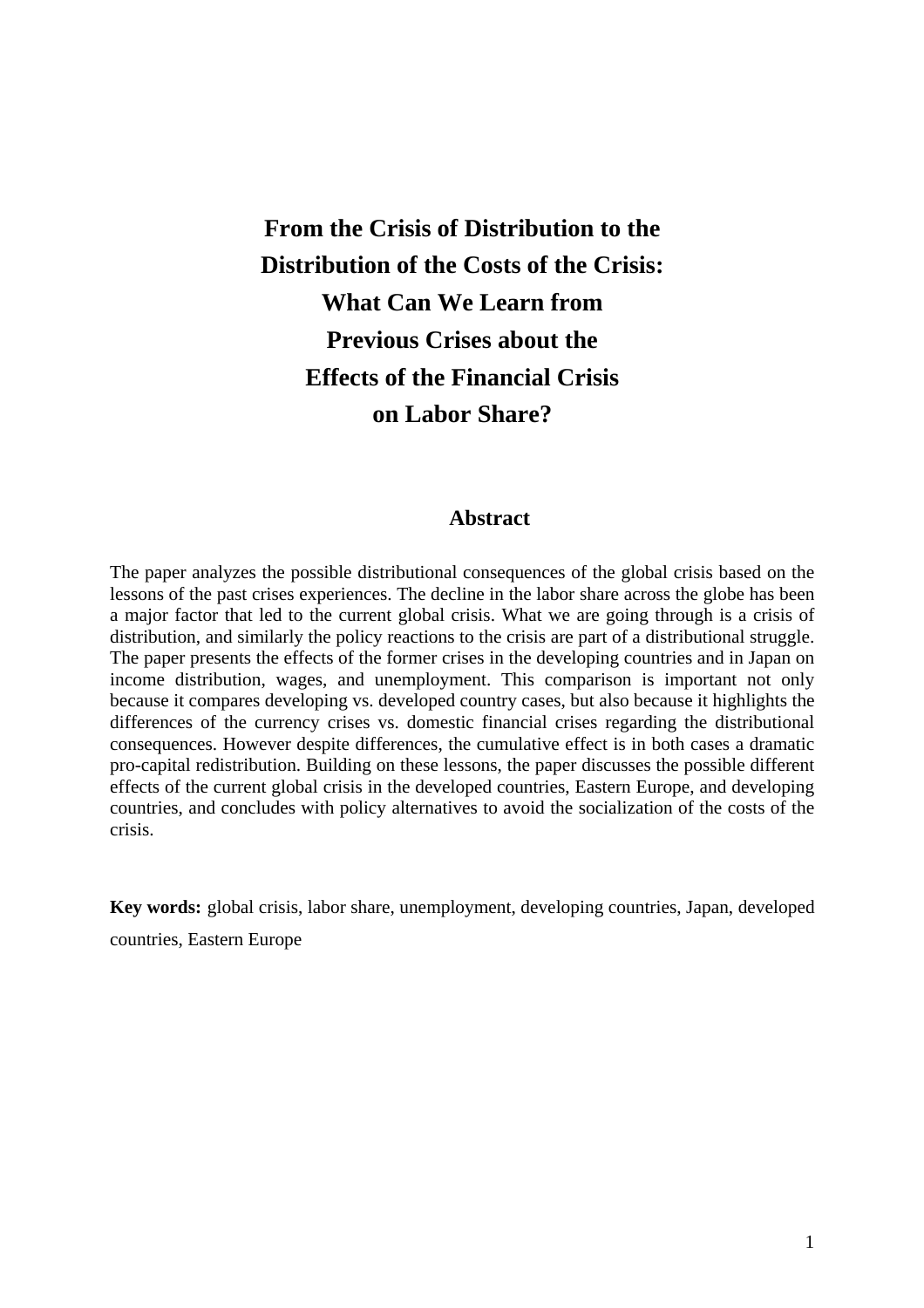#### **1. Introduction**

The aim of this paper is to analyze the possible distributional consequences of the global crisis based on the lessons of the past crises experiences. While public policy in the advanced capitalist countries concentrated on arresting the credit crash since the first onset of the crisis in summer 2007, the effects of the crisis on the real sector has attracted the attention of policy makers as late as 2008 winter. Although there is finally some concern about the possible employment effects, distributional consequences are still not on the agenda.

The failure to recognize the distributional aspects of the crisis by the policy reactions is no coincidence, when the mainstream analysis about the reasons of the crisis is kept in mind (e.g. IMF, 2008; OECD, 2008; ECB, 2008), which often portrayed the crisis as a banking and financial sector crisis with implications for the real sector. However this analysis misses the important structural reasons behind the crisis, which are related to the neoliberal macroeconomic policy choices of the post-1980s and the major redistribution of income at the expense of labor as a consequence. Even if the European Commission (2007) is finally pointing at the falling wage share in Europe and other advanced countries, it fails to connect this deterioration to the crisis, and handles the issue as a separate problem, mostly related to skill-biased technological change. Among the international institutions, ILO (2008) is the only exception to have built the link between the crisis and distribution. The neoliberal policies and the deterioration in labor share have created an important fertile ground to bury the seeds of a major global crisis together with the risky developments in the credit, housing, and security markets. Thus what we are going through is a crisis of distribution; and similarly the policy reactions to the crisis are part of a distributional struggle, even if it is not named. This also explains why the international as well as national institutions reacted to the accumulating risks only after they turned into a full-fledged crisis. Although the profits of this fragile growth regime were privatized, the losses and risks are now being socialized. What we understand from the socialization of the costs, is not only the use of the working peoples' tax money for generous rescue packages in a narrow sense, but also the broader consequences of the crisis on income distribution.

The following section discusses the distributional background of the crisis with a focus on the labor share and the functional distribution of income. Section three presents the effects of the former crises in the developing countries and in Japan on income distribution and unemployment. Building on these lessons, section four discusses the possible effects of the current global crisis in different countries. Section five concludes with policy implications.

#### **2. The crisis of neoliberalism**

Since the 1980s, the world economy has been guided by neoliberal economic policies such as the dismantling of government regulations in financial markets as well as goods and labor markets, and increased openness to trade, foreign direct investment and financial capital flows. These policies have reduced the role for macroeconomic policy interventions with the claim that free market capitalism would increase efficiency and growth, and provide a fair distribution. The focus of macroeconomic policy has shifted away from full-employment towards mere price stability. The outcome was a secular deterioration in the labor share since the early 1980s.

Figure 1 shows the decline in the labor share in the major advanced capitalist countries, the Eastern European countries, and selected developing countries. There is a secular decline in the labor share across the globe ranging from developed countries to major emerging economies of Latin America, Asia, as well as Eastern Europe, who have all shared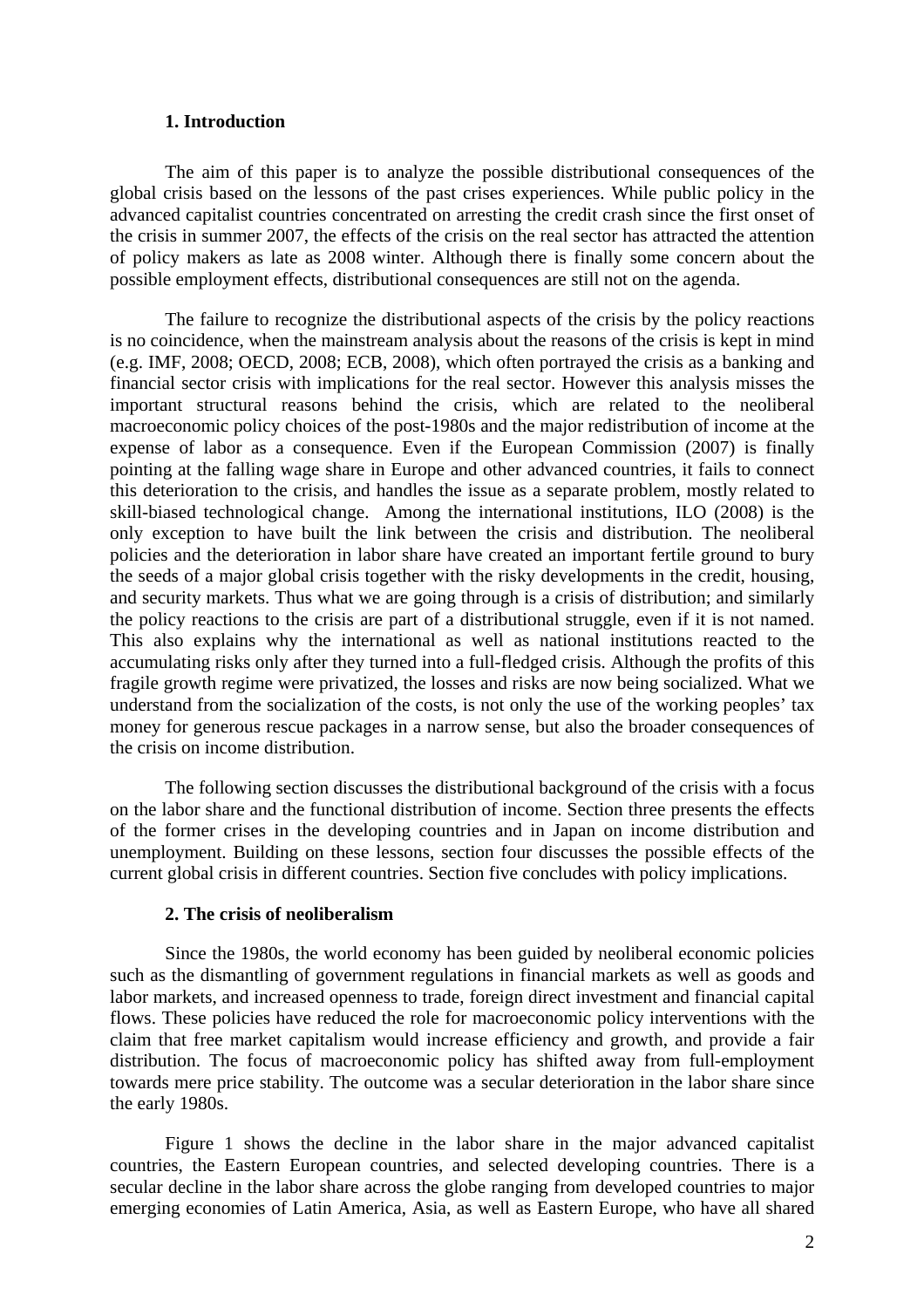similar neoliberal policy guidelines. As an exception, in the last years in the Baltic countries and Czech Republic the labor share is back to the former peaks at the starting of the transition, however data does not allow us to compare their current situation with the pre-transition phase; moreover it is well possible that the recovery will not be preserved during the current crisis. Although this global trend is very striking, these numbers are hiding another important fact: the very high wages of the CEOs or other top managerial income earners are also part of labor income, and the share of these high income groups in total labor income has increased dramatically at the expense of the rest of the wage earners in the last two decades (ILO, 2008). For example in the US, the real hourly compensation of the production and nonsupervisory workers, which constitute 85% of the labor force, have been stagnating since the 1980s despite significant gains in productivity (Palley, 2008). Median real wages grew only by 0.3% per year during 2000-06, while labor productivity increased by 2.5% per year (ILO, 2008).

#### Figure 1

The increase in globalization, in particular the mobility of capital, and the stagnation in aggregate demand have been the central powers behind this pro-capital redistribution of income (Onaran, 2008a, b). The stagnation in demand led to higher unemployment and eroded the bargaining power of labor against capital. In the mean time, the increase in the mobility of capital has not only contributed to this erosion in the bargaining power of labor, but also increased the fragility à la Minsky built in the capitalist system via increased financialization and speculation. There have been more crises in the post-1980s than in 1970s (Laeven and Valencia, 2008). This, coupled with the tight fiscal and monetary policies, and a decrease in the labor share in income, set the conditions for the vicious cycle of deficient aggregate demand, low growth, low employment, and a crisis prone global economy.

Here lie the two important long term contradictions of neoliberalism. Firstly, laissezfaire capitalism has generated higher profits for multinational firms, and especially for the financial sector. However, the high financial returns have replaced profits from real activity in many cases. As the finance dominated regime rose, the investment behavior of the firms were significantly affected by the rising shareholder value orientation. Lazonick and O'Sullivan (2000) argue that a shift in management behavior from 'retain and reinvest' to 'downsize and distribute' has occurred. Financial market-oriented remuneration schemes based on short-term profitability increased the orientation of management towards shareholders' objectives. The unregulated financial markets and the pressure of financial market investors have created a bias in favor of asset purchases as opposed to asset creation. At the same time most of the effort of macroeconomic policy makers has been going to policies to retain the confidence of volatile financial markets. Markets have been deregulated mainly to support the interests of the rentier-capitalists, who went on benefiting from investment subsidies, tax concessions and rescue operations during crises. The same process has limited the demands of workers. In a way, the loss in labor's share has prevented the profits in the real sector from being eroded by increased interest payments. Consequently the relationship between profits and investment has changed; the investment–profit ratio shows a clear declining trend, thus higher profits do not automatically lead to higher investment. Thus in spite of higher profit rates, not only in the USA, but also in the major advanced capitalist economies (Germany, France and the UK), as well as some developing countries (e.g. Latin America, Turkey), economic growth rates have been well below their historical trends.

Secondly from a macroeconomic perspective, the decline in the labor share has also been a problem for the micro level beneficiaries of these policies. Profit can only be realized if there is sufficient effective demand for the goods and services. But the decline in the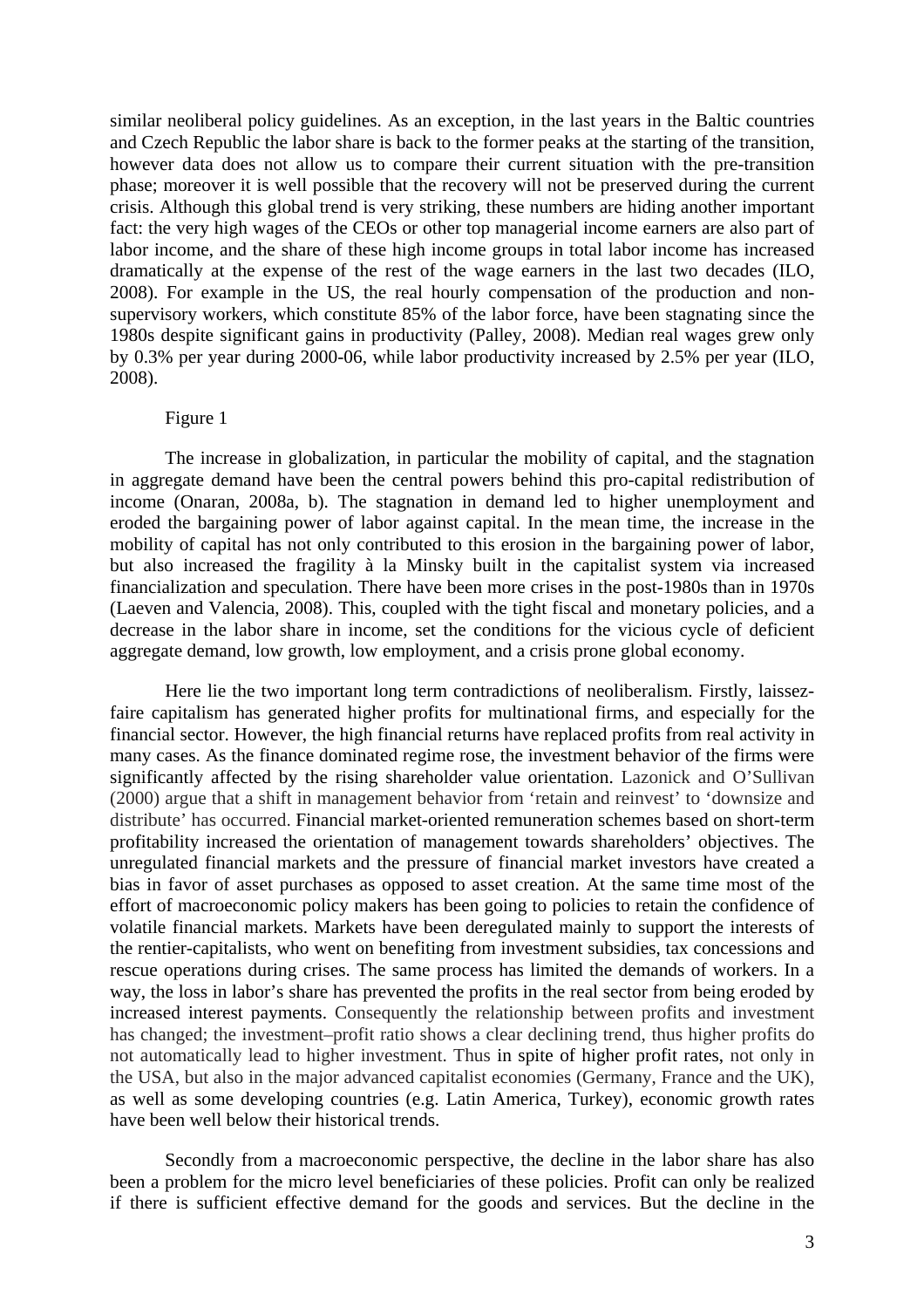purchasing power of labor has a negative effect on consumption, given that the marginal propensity to consume out of profits as well as rentier income is lower than that out of wages. This affects investments negatively, which are already under the pressure of share holder value orientation.

Exactly at this point the financial innovations seemed to have offered a short-term solution to the crisis of neoliberalism in the 1990s: debt-led consumption growth. It is important to note that without the unequal income distribution the debt-led growth model would not have been necessary or possible. Particularly in the US, but also in UK, Ireland or even some continental European countries like Netherlands and Denmark the household debt increased dramatically in the last decade. The increase in housing credits and house prices fuelled each other; then the increased housing wealth thanks to the housing bubble served as collateral for further credit, and fuelled consumption. However, the wealth effect is based on notional wealth, which cannot be realized collectively but only serve as collateral for consumers to accumulate debt; and beyond a point the wealth effect may even turn negative due to increased interest payments, and increased risk of default (Bhaduri et al., 2006). Financialization leads to a debt-led growth by fueling consumption in the short-run, but debt has to be serviced in the future. The debt channel is a redistribution of income from indebted low-income households to rentier households. Thus the positive effects of the debt-led growth are destined to be partially offset by the negative effects of redistribution on consumption. Because of high debt levels, the fragility of the economy to the possible shocks in the credit market also increases.

This debt-led consumption model created a current account deficit in the US that exceeded 6% of the GDP. This deficit was financed by the surpluses of some other developed countries like Germany and Japan, developing countries like China and South Korea, and the oil rich Middle Eastern countries. In Germany and Japan current account surpluses and the consequent capital outflows to the US were made possible by wage moderation, which has suppressed domestic consumption and fuelled exports. Thus this is again an outcome of the crisis of distribution. On the side of the developing countries like China and South Korea, the experience of the Asian and Latin American crises stimulated a policy of accumulation of foreign reserves as a bail-out guarantee against the speculative capital outflows. Here the international dimension of inequality plays an important role: these countries, threatened by the free mobility and volatility of short term international financial flows, invested their current account surpluses in US government bonds instead of stimulating their domestic development plans.

The deregulation in the financial markets and the consequent innovations in mortgage backed securities, collateralized debt obligations and credit default swaps facilitated the debtled growth model. These innovations and the "originate and distribute" model of banking have multiplied the amount of the credit that the banks could extent given the limits of their capital. The premiums earned by the bankers, the commissions of the banks, the high CEO incomes thanks to high bank profits, the commissions of the rating agencies all created a perverse mechanism of investments that led to short-termism and ignorance about the risks of this banking model. In the short-run in the sub-prime credit segment, even if the risk of default were known, this was not perceived as a major issue: first, most of these credits were anyway sold to other investors in the form of mortgage backed securities with high ratings. Second, when there is a credit default, the houses, which serve as collateral, could be taken over and as long as the house prices kept increasing this was a profitable business for the creditor. However this banking model led to a very risky economic model and a time bomb, which was destined to explode eventually. The bad news from the sub-prime markets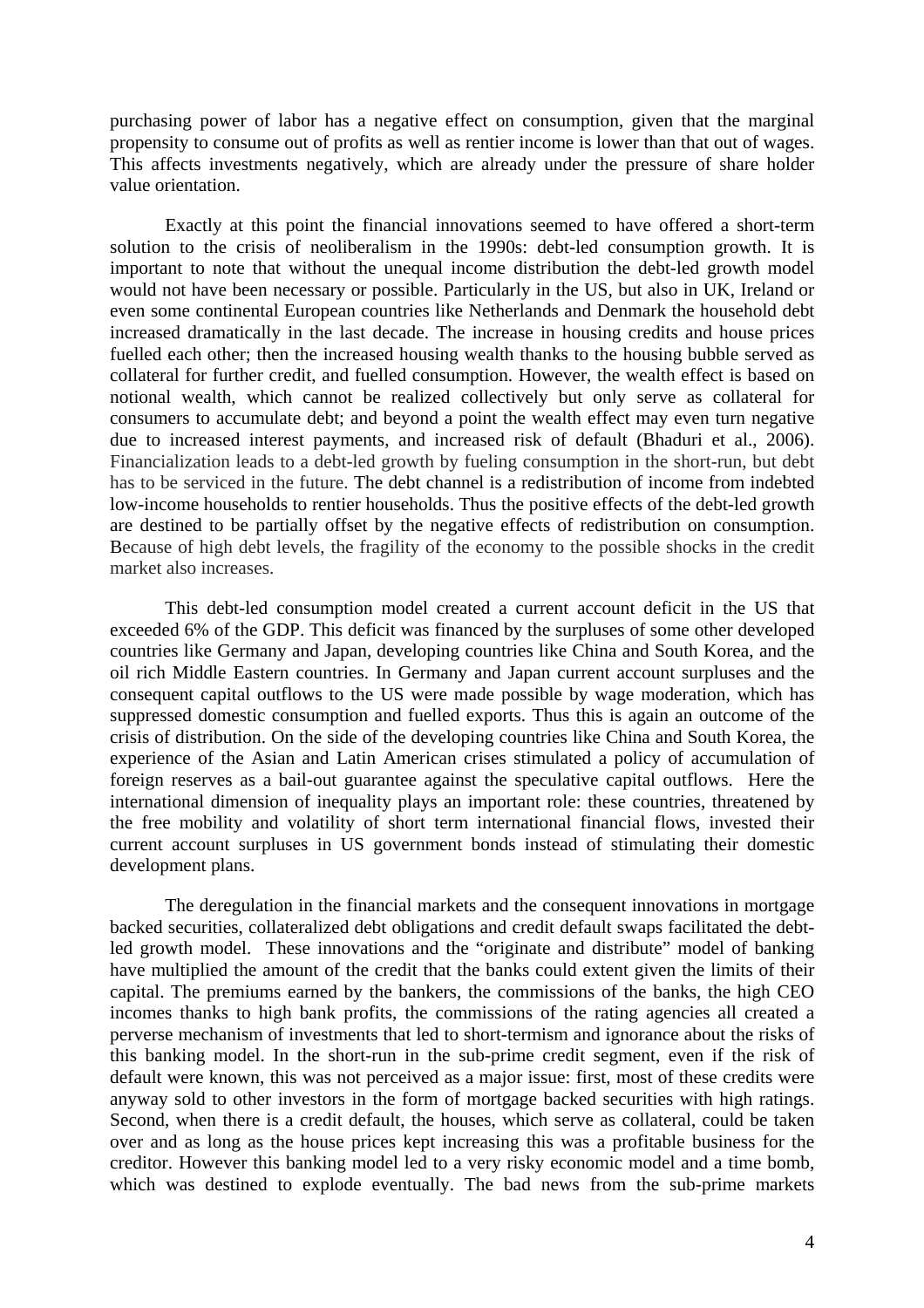triggered the explosion eventually, and first the market for CDOs and then the interbank market, and finally the whole credit market collapsed at a global scale.

It is interesting to ask, why it took so long for the time bomb to explode. The reason is the endogenous evolution of the expectations: as the debt-led growth model produced high short-term growth and profits, optimism was stimulated via self-fulfilling prophecy, and risks were more and more underestimated even by those who were more conservative at the beginning. In Keynes' words, this resembles trying to bet on the winner of a "beauty contest", where what you think is unimportant; what matters is correctly guessing the opinion of the members of the jury, i.e. the other players in the market. In a world of coerced competition (Crotty, 1993) even those who see the risks are forced to take risky positions, if they are to keep their jobs as dealers, bankers, or CEOs, since the burst of the bubble is a matter of time, and it can take longer than the short-term evaluation of the profits by the share holders, who fail to value more secure investment behavior. Just a couple of weeks before the big collapse in July 2007, the ex-CEO of Citibank, Chuck Prince, had said "when the music stops, in terms of liquidity, things will be complicated. But as long as the music is playing, you've got to get up and dance" (Elliott, 2007). An example of a bank analyst, who lost his job because of "conservatism" is Michael Mayo, who "said in 1999 to sell banks stocks and has not wavered from that call, which cost him his job at Credit Suisse and friends on the Street. That year he said banks relied too much on asset-backed securities, and that if home prices fell we would see a self-fulfilling prophecy of lower home prices and lower collateral, not to mention unique political fallout" (Fortune, 2008). In the coerced competition environment the banks as well as the credit customers increased their leverage. This has increased the fragility of the economy and created a systemic risk; and when the shock came, credit crunch and the collapse of the debt-led growth model was inevitable.

Although it was not possible to say when and how deep the crisis would be, it was always clear that the crisis would hit as suggested by a number of political economists (e.g. Brenner, 2003; Palley, 2004; 2006; Baker, 2006, 2007; Crotty, 2007; Papadimitriou et al, 2007; Godley et al, 2007; Whalen, 2007; Becker, 2007 Onaran, 2007; Stockhammer, 2008), and several prominent New Keynesian economists (e.g. Stiglitz, 2008; Shiller, 2000, 2008; Roubini 2006). In the mainstream camp, there were also warnings about the problem of US current account sustainability and its consequences for the global economy (Goldstein, 2005; Mussa, 2005; Edward, 2006; Obstfeld and Rogoff, 2001, 2005). The mainstream economic institutions like the FED, IMF, OECD, or ECB as well as many mainstream economists nevertheless ignored the risks. The IMF (2006) was still defending that the new financial instruments were distributing the risks and creating a more "resilient" financial system. In the US policy makers also failed badly in foreseeing the problems. In Fortune's words "Greenspan's legacy is tarnished by his decision to keep interest rates low while watching the housing bubble expand. Bernanke predicted this February that the economy and markets would be fine, after saying in 2005 that housing prices would see 'a moderate cooling', but not a collapse. And just days before recommending radical measures to get money to Fannie Mae and Freddie Mac, Paulson said they were adequately capitalized." (Fortune, August, 2008). It is interesting that Bernanke, who was very aware of the Great Depression as well as the deflationary experience of Japan in the 1990s (see his speech in 2002 at the Fed), was nevertheless not alert enough to prevent the risk of a great crash. UNCTAD (e.g. World Economic Situation, 2006) and Bank of International Settlements (BIS, 2006) were the only exceptions among the international institutions to warn about the imbalances in the global economy. Given that BIS is the umbrella body for central banks, the ignorance of FED and the ECB is all the more striking (Elliott and Atkinson, 2008). While the "beauty competition" argument can partly explain the indifference of the mainstream international institutions to risks, a more important explanation is the distributional aspect behind this risky model: the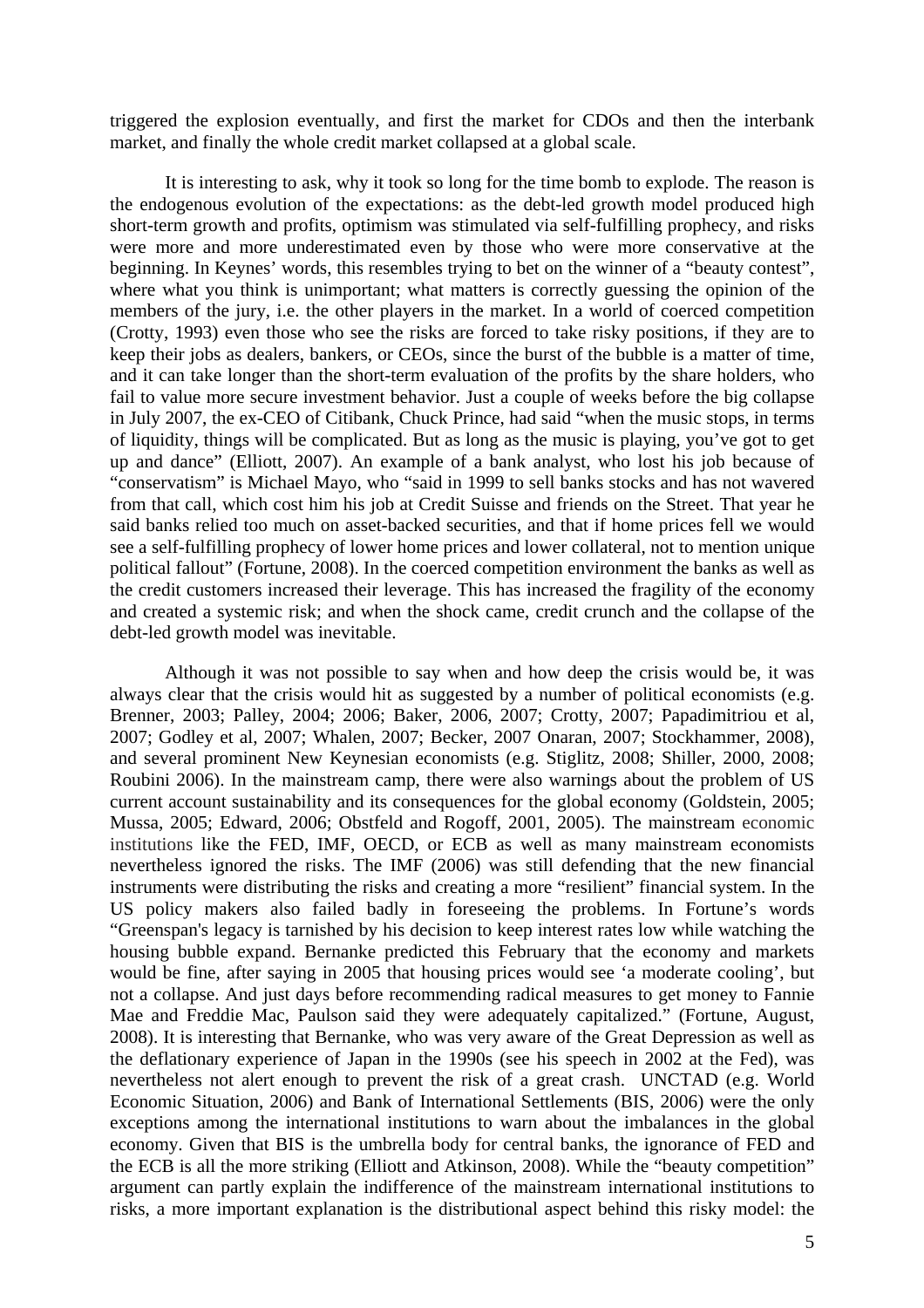<span id="page-7-0"></span>prevention of the crisis required the solution of the distributional problems behind the debt-led growth model, i.e. redistribution of income and wealth; however the powerful global elite, which has influence over global policy making through their nation states would not agree with this solution. Therefore the policy institutes hoped for a "soft-lending" that would correct the bubbles without effectively touching the distributional conflict. Only in 2007 mainstream economic institutions began to publicly express worries about the possibility of a financial crisis (IMF, 2007; ECB, 2007). On the other hand if we consider that the German Finance Minister Steinbrück had named the crisis as an Anglo-Saxon crisis just a few days before the bad news about the German banks' balance sheets regarding their write-downs due to the CDOs, it is also clear that the supervision and signaling mechanisms were not properly working.

#### **3. Learning from the past: crisis, unemployment, and distribution**

This part analyses the effects of some previous financial crises on the distribution of income, wages, and unemployment. Past crisis experiences show that the episodes of crisis intensify the distributional struggle and the question on who will carry the burden of adjustment becomes part of the struggle. In that respect we will focus on the experiences of developing countries as well as the Japanese slump of the 1990s as a developed country case. This comparison is important, because it highlights the differences of the currency crises vs. domestic financial crises regarding the distributional consequences.<sup>[1](#page-7-0)</sup> There are two important aspects related with this comparison: while the currency crises of the developing countries come with inflationary effects, the issue in Japan's crisis was deflation. The other important difference is the duration and the size of the shock: in most of the developing country crises, the recession is a very deep, but one year long phenomenon, whereas during the Japanese slump, the initial shock to growth was moderate, however the recovery took more than a decade. As a consequence, the developing country crises lead to sharp declines in real wages, whereas the deflationary environment creates moderate real wage declines or even some minor increases particularly in years of deflation. However strikingly, the cumulative effect is in both cases a dramatic pro-capital redistribution.

#### **3.1 Empirical evidence: developing countries**

#### **3.1.1 Wage share and crisis**

1

Despite former policy differences many developing countries have experienced in the past similar outcomes as a consequence of financial crises that followed the liberalization of capital flows. The effects of the crises in the developing countries worked through three channels: 1. the decline in growth and thereby labor demand, 2. the increase in unemployment, and thereby the decline in the bargaining power of workers, 3. inflationary shocks during currency crises, 4. path dependency effect, i.e. lagged effects. The outcome in the developing countries has been a radical deterioration in the real wage, and consequently wage share, which has persisted years after the crisis. Similarly unemployment rates, which hike during the crises, have not been back to pre-crisis levels for years after the crises.

We first focus on three developing countries; Mexico, Turkey, and Korea, for which detailed data are available (see Figure 1.c).<sup>[2](#page-7-0)</sup> The differences in economic policy are reflected

<sup>1</sup> Although in recent papers Claessens et al (2008) and Eichengreen and Bordo (2001) compare different crises and their macroeconomic consequences, the differences regarding the distributional effects are not discussed in this literature.

 $2$  This part is using material published in Onaran (2009). We restrict our analysis to the manufacturing industry due to the lack of nationwide wage data for Turkey and Mexico prior to late 1980s. The data source for Korea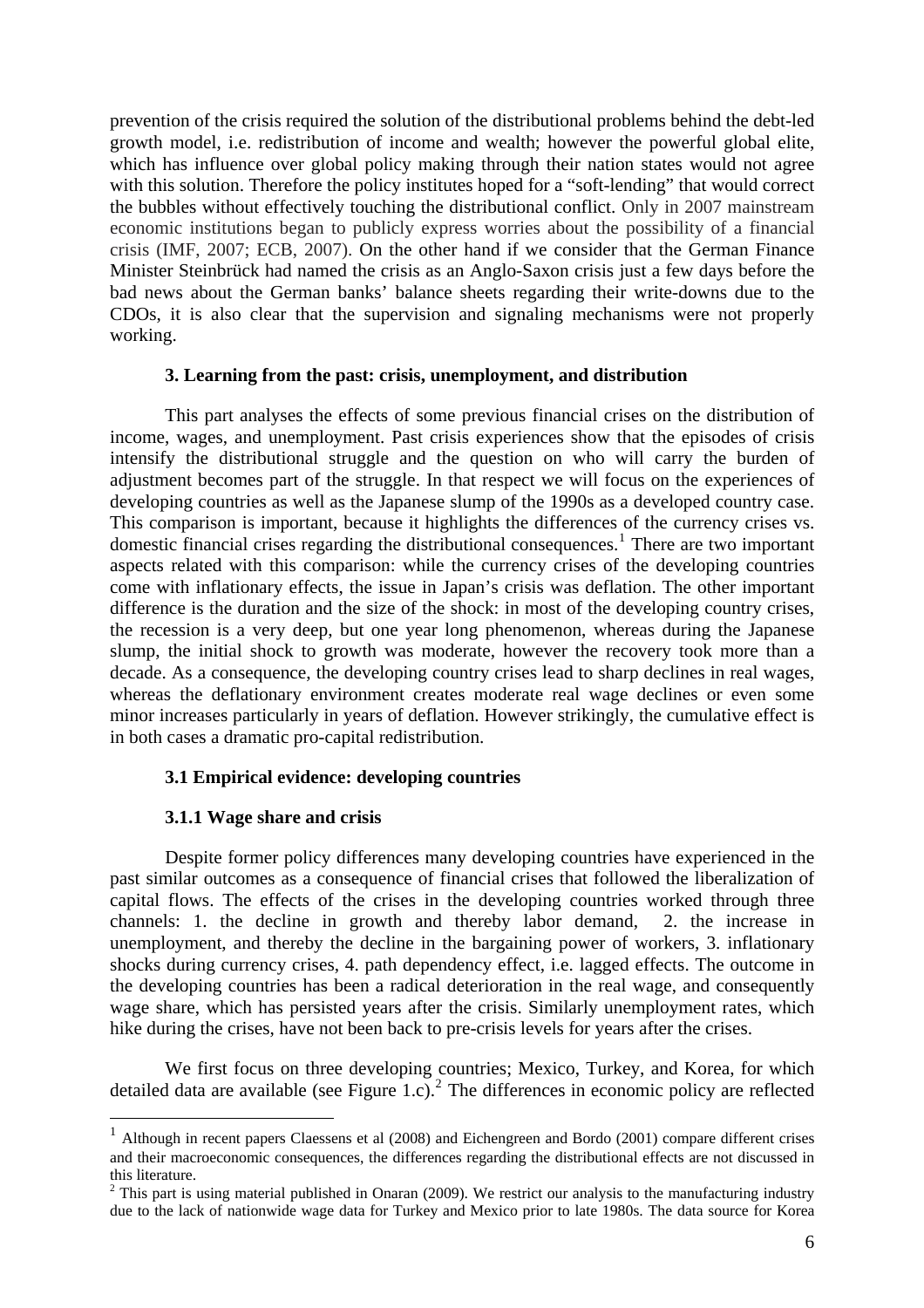to the distributional outcomes of the countries. Mexico and Turkey, which based their international competitiveness on low wages during the era of liberalization, experienced a significant decline in the manufacturing wage share since the 1980s, whereas Korea, which had not adopted the standard orthodox structural adjustment programs in the early 1980s, and had relied on the industrial policy-investment-growth nexus, experienced an increase in the wage share. Nevertheless, the crises following capital account liberalization have had very similar effects on the wage share in all three countries leading to a sharp and long lasting decline.

During the currency crises the decline in growth and bargaining power of workers, and the inflationary shocks have set the stage for the decline in the wage share. Due to the import dependency of these countries, depreciation of the local currency has a pass-through effect on prices due to an increase in the price of the imported goods, which generates an important increase in overall input costs, and thus dramatic increases in inflation. The depreciation rates had reached up to 90.2% in Mexico in 1994, and 169.5% and 96.0% in Turkey in 1994 and 2001 respectively, 47.3% in Korea in 1998. The outcome is a radical deterioration in the real wage, and consequently wage share. Indeed similar episodes were also experienced during the early phases of opening up in the Latin American countries and Turkey, which were accompanied by huge devaluations. Be it due to the official devaluations of the early stages of liberalization or the market made depreciations after the financial crises following the nominal anchor based anti-inflationist stabilization programs, there is a clear trade-off between the rate of depreciation and the wage share. Not only are these inflationary shocks unexpected, but also it is hard for the workers to ask for wage increases in line with inflation due to the magnitude of the shock. Depending on the balance of power relations, the firms try to compensate the increase in input costs by a decline in labor costs. Similarly, the reverse has also been true during episodes of capital inflow, and appreciation of the currency, when employers become more accommodative towards wage demands. However, these episodes have been sooner or later disturbed by the increased current account deficits and fragility in the economy, which is followed by the currency crises. The negative effect of depreciation also depends on the extent of the dollarization of the economy, which determines the destructive dimensions of a currency crisis.

Table 1 summarizes the developments in the exchange rate and growth during these crisis episodes, and decomposes the sources of the decline in the wage share to its sources: i.e. changes in real wages and labor productivity; the latter is also decomposed as changes in value added and employment.

#### Table 1

The initial crisis year is always associated with a decline in the wage share, which by far exceeds the rate of decline in production. During a crisis, employers push labor unions to accept dramatic wage cuts or compulsory unpaid leaves to avoid job losses. The crisis also creates a hysteresis effect that destroys the bargaining power of labor for a long period afterwards. Diwan (2001) defines crises as episodes of distributional fights, which leave "distributional scars". In all countries, a strong economic recovery took place the year after the crisis, however the fall in the wage share usually continued for two or even three years. In Mexico the wage share declined 27.7% as of 1996 compared to 1993, and indeed has still not returned to its pre-crisis level ten years after the crisis based on the latest available data for

and Mexico is the OECD Industrial Structural Analysis Database (STAN), which report labor compensation data. For Turkey we extend the labor compensation share in the National Accounts Database backwards using the percentage change in the wage share in manufacturing industry surveys.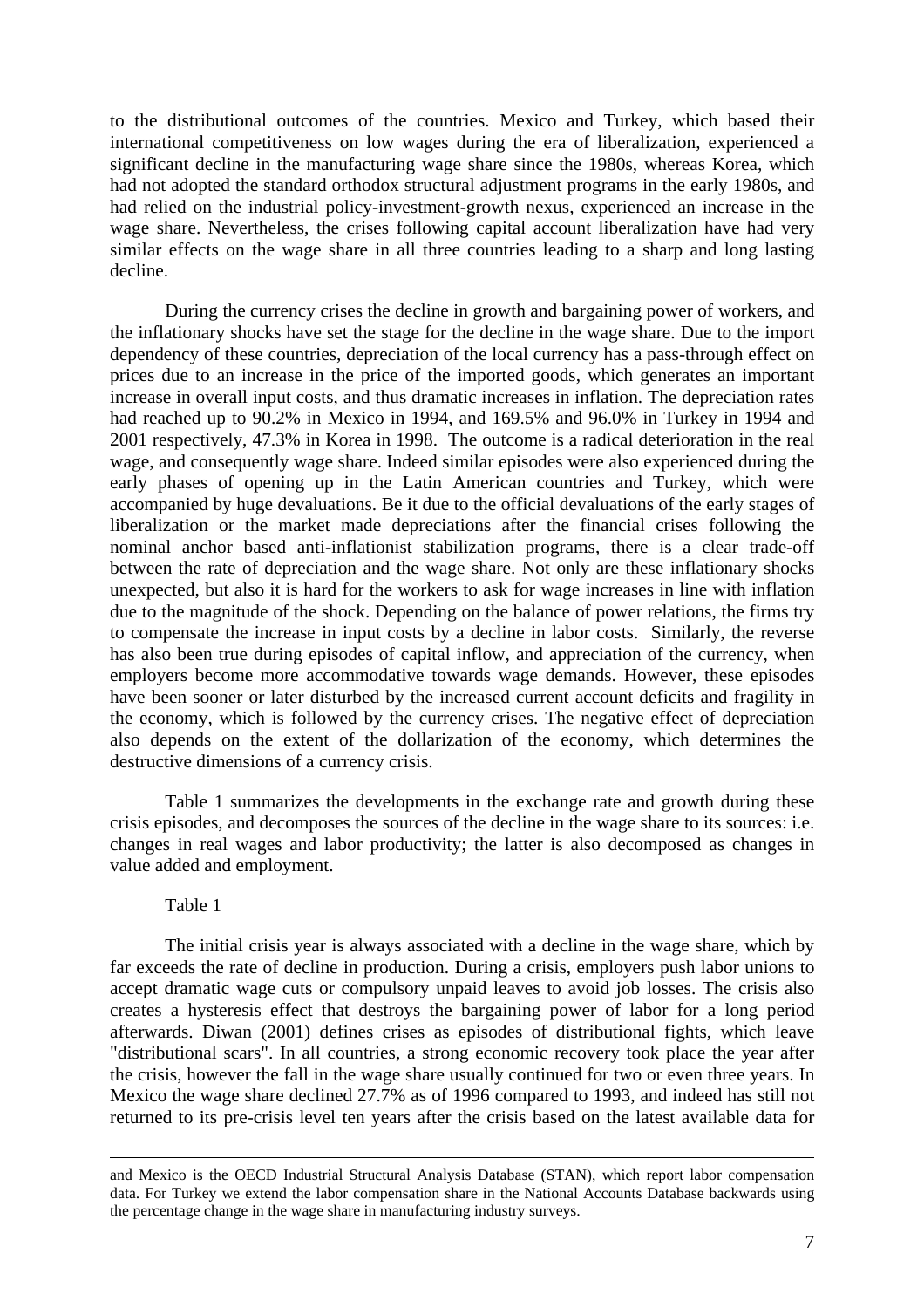<span id="page-9-0"></span>2004. The post 2001 recession in Mexico has triggered a new declining trend in the wage share. In Turkey the cumulative decline in the wage share has been 24.8% and 30.2% following the 1994 and 2001 crises with the decline continuing for two and six years respectively. Given the latest available data for 2006, the wage share is still not back to its pre-crisis level after the 2001 crisis. The wage share as of 2006 is even lower than its level in 1994. In Korea, the wage share has continued to decline for three years following the 1997 crisis, and was 21.6% lower in 1999 compared to 1996. Also in Korea the wage share has not returned back to its pre-crisis level in 10 years after the crisis. In that respect, crisis has brought Korea closer to the cases of Mexico and Turkey, reversing the increasing trend.

The major source of the decline in the wage share during the crisis year is the decline in the real wage. Real wages continue to decline for two more years after the crisis in both Mexico and Turkey (except for the 1981 recovery in wages after the military coup of 1980). Employment declines also in all crisis years, except for 1980 in Turkey, when the crisis was associated with a military coup, which also banned lay-offs. In both Mexico and Turkey during all crisis years the decline in the real wage is much higher than the change in employment. Thus wages adjust rather flexibly to changes in the labor market conditions. On the contrary during the Korean crisis, the adjustment in employment exceeds that in real wages quite significantly. In Korea the decline in employment also exceeded that in value added, leading to productivity increases. In Mexico both 1982 and 1995 are episodes of stagnant productivity (comparable declines in employment and value added), thus the decline in the wage share is solely resulting from real wage declines. In the cases of crises of Turkey, both productivity and real wages decline, with the decline in the latter being significantly higher. The recovery that had started in 2004 in real wages was so minor compared to productivity increases that the wage share continued to decline during the 2004-2008 recovery period as well. As of 2008 the real wages were still 19.9% lower than in 2000.

Figures 1d and 1e show further evidence about the declining wage share in manufacturing industry in six more major South-East Asian and Latin American countries with a crisis experience.<sup>[3](#page-9-0)</sup> The wage share is lower in the post-1980s compared to 1970s in all countries with usually significant margins other than in Philippines and Thailand. In Argentina, Brazil, Indonesia, Malaysia, the wage share is also lower in the 1990s than that in the 1980s. The crises also hit the wage share strongly in all these countries.

Finally, the broad numbers about real wages deflated based on a general consumer price index hide an important information about how different income groups are affected as inflation accelerates after the crisis. Given that food consumption forms a significant proportion of the consumption budget of working class households, higher food price inflation will affect them more adversely than others and decrease real wages even more than what we observe based on average consumer price inflation rates. Food price inflation has exceeded average consumer price inflation rates in Turkey in 1994 and 1995 by 3.7 and 9 points respectively, in Mexico in 1995 and 1996 by 4.2 and 7.2 points respectively, in Indonesia from 1997 to 1999 by values ranging between 2.1 and 34.7 percentage points, in Korea in 1998 and 1999 by 1.2 and 2.0 points respectively, in Malaysia from 1997 to 1999 by values ranging between 1.5 and 3.6 points, in Argentina in 2002 by 8.8 percentage points.

1

 $3$  For labor share calculations for Brazil, Philippines, and Thailand, the UN manufacturing data is combined with the World Development Indicators (WDI) database of 1993, which report manufacturing wages and employment, and for Argentina, Indonesia, and Malaysia WDI data is combined with the Economic Intelligence (EIU) database based on percentage changes.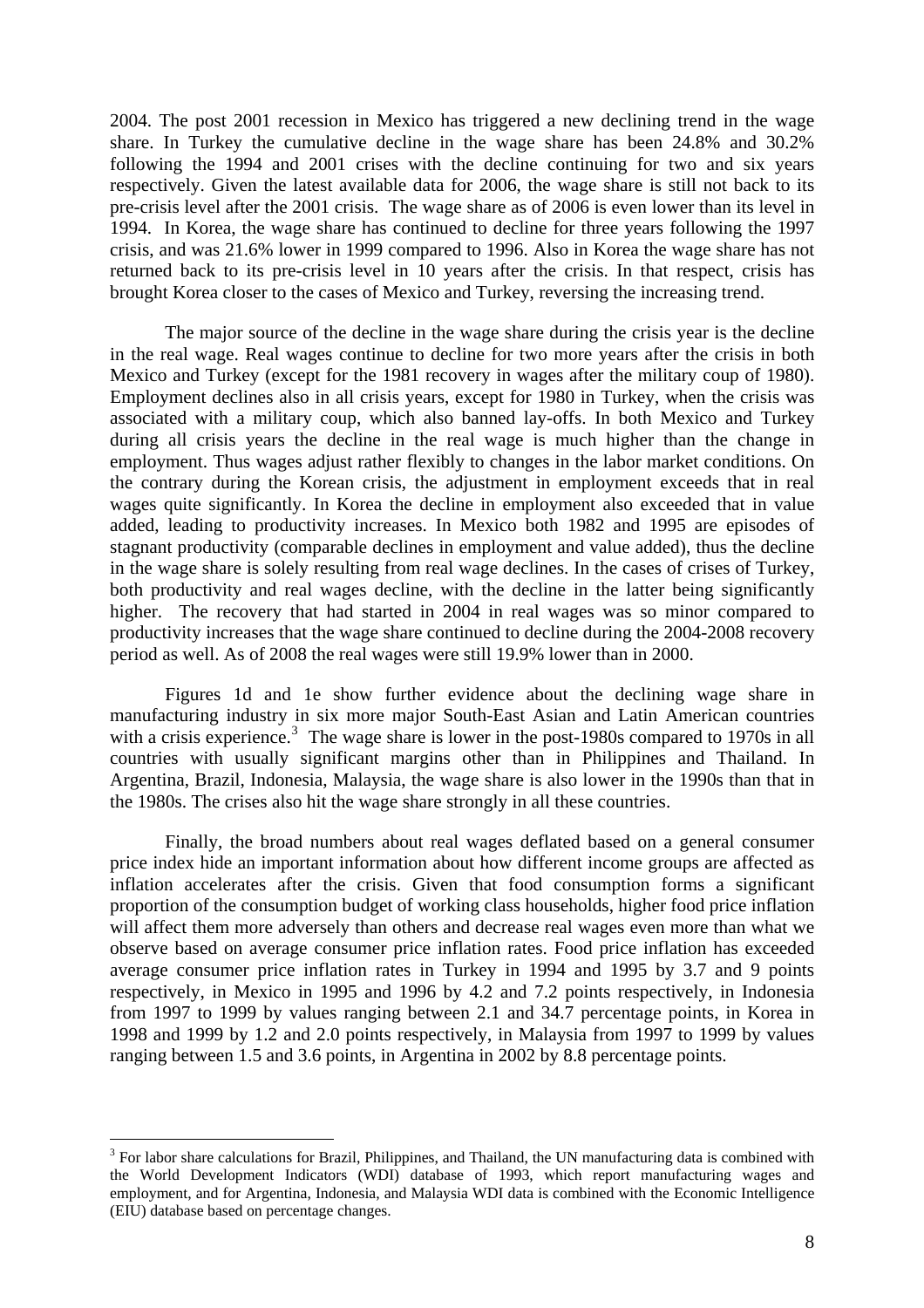<span id="page-10-0"></span>Onaran (2008b and 2009) presents econometric evidence about the effect of the currency crises on the wage share in developing countries estimating the percentage change in the wage share in manufacturing as a function of growth (current and lagged), nominal depreciation rate of the currency (current and lagged), and its own lag.<sup>[4](#page-10-0)</sup> To test whether there is a break in the cyclical behavior of labor's share during the crisis periods, the normal years vs. recession years are separated<sup>[5](#page-10-0)</sup>. During normal years wage share is not pro-cyclical in most of the cases, but it is pro-cyclical during a recession in Argentina, Indonesia, Malaysia, Mexico, and Turkey, with the decline in the wage share ranging between 1.4% (Malaysia) and 7.8% (Turkey) as a response to a 1% decline in growth. When the nominal depreciation is not controlled for, wage share is pro-cyclical during a crisis in Korea as well. Only in Philippines the wage share has a counter-cyclical character during a recession. Nominal depreciation has a negative significant effect on wage share in six out of ten countries (Argentina, Chile, Indonesia, Korea, Mexico, Turkey). The economic significance of the negative effect of depreciation is ranging between -0.003 in Argentina and -0.22 in the case of Turkey. If we interpret these results for a crisis year, the cause of the decline in the wage share during a crisis is explained by mostly the dramatic rates of nominal depreciation. In five countries the contraction of growth has a simultaneous negative effect as well. The persistence of the decline in the wage share is mostly related to the lagged effect from either growth or past year's decline in the wage share.

#### **3.1.2 Unemployment**

1

Figure 2 shows the pre and post-crisis trends in unemployment for selected developing countries, which have experienced a crisis in the post-1980s. Among the South-East Asian countries, in Indonesia, and Philippines, there had already been an increasing trend since 1980s in unemployment, which had further worsened after the crises. In both countries unemployment went on increasing for 7 years after 1998 (by 6.8%-points in Indonesia and 3.1%-points in Philippines) and started to recover only in 2005-06. In Philippines it finally reached its pre-crisis level in 2005, whereas in Indonesia unemployment remains still at a level of 9.1%, which is much higher than the pre-crisis level of 4.4% in 1996. In Korea, Malaysia, and Thailand unemployment rates had declined to quite low rates during the post-1980s (in Korea and Thailand since late 1980s and in Malaysia since 1992) due to the powerful employment creation capacity of the economy, which only lasted until the crisis of 1997, and unemployment rates increased after the crisis in these cases as well. In Korea unemployment rate has increased from 2.6% in 1997 to 7.0% in 1998, and despite the recovery that already started in 1999, it is still higher than its pre-crisis level as of 2007 (3.2%). In Turkey, the unemployment rate had been stable albeit at a high rate during the era of liberalization, but increased significantly since the recent crisis of 2001, reaching to 10.5% in 2003 from a level of 6.5% in 2000, where it stabilized at a rate of 10.0% as of 2007. In Argentina the partial recovery since 1997 was completely reversed after the 2001 crisis with unemployment increasing from 14.1% in 2000 to 19.6% in 2003; the recovery since 2004 finally took unemployment back, but it is still at a high level of 9.5% as of 2006. In Mexico, unemployment rate increased from 4.2% to 6.9% in one year after the 1994 crisis, returned back to pre-crisis level only after three years, and is again increasing since 2002. In Brazil there was an increasing trend since 1980s in unemployment, which went on after the crisis of

<sup>&</sup>lt;sup>4</sup> This equation to be estimated here is a reduced form derived from a model, where distribution is jointly determined via wage bargaining by workers, price setting by firms, and improvements in productivity. The price setting behavior also includes the imported inputs, where the pass through effect of the depreciation of the local currency also becomes important.

<sup>&</sup>lt;sup>5</sup> The variable "contraction of GDP during a recession" is growth of GDP multiplied by a dummy variable for recession years, which is defined as a decline in manufacturing value added, which in all cases also correspond to a decline in GDP or per capita GDP.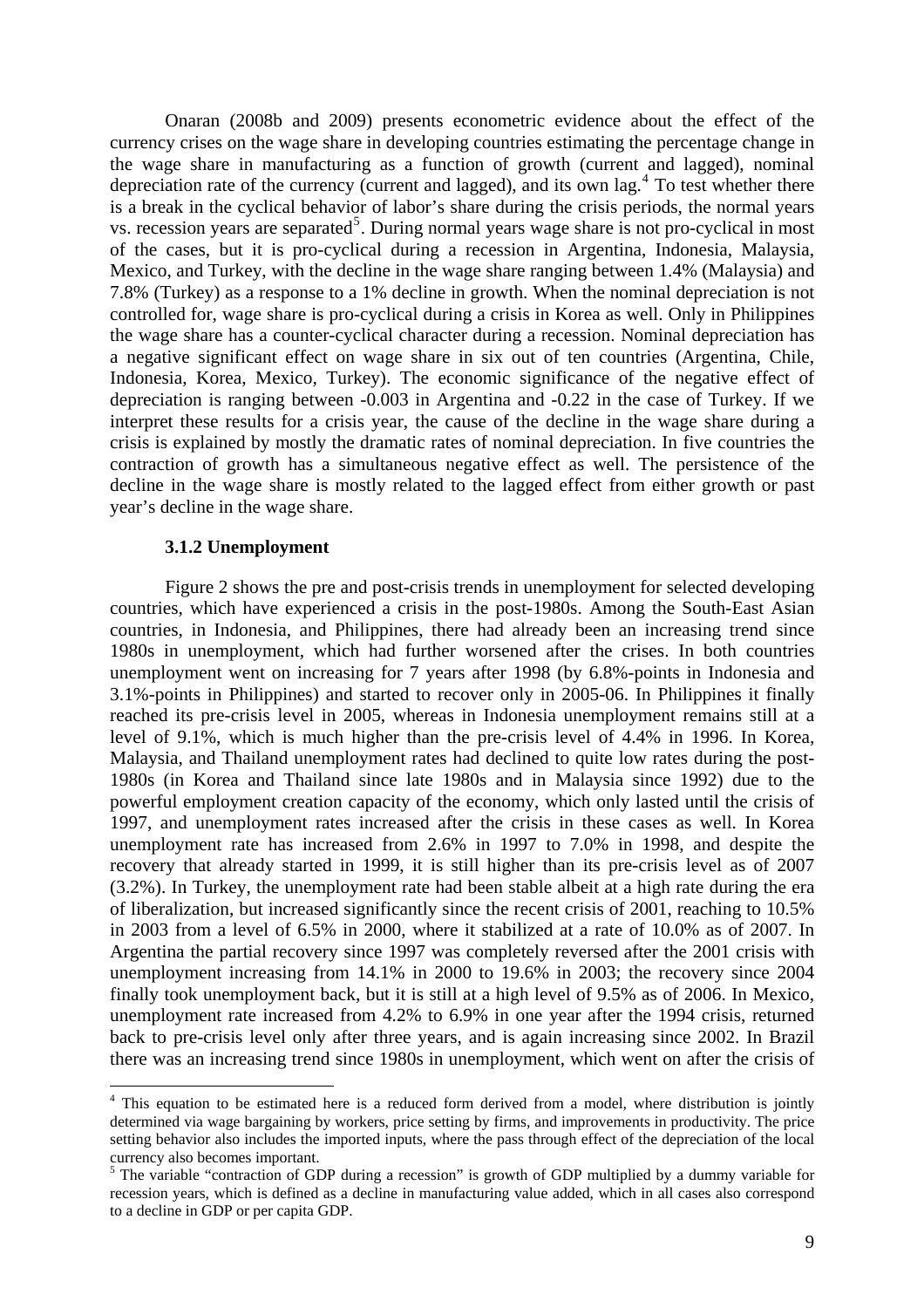1998. Overall in six out of these nine countries (Indonesia, Korea, Thailand, Malaysia, Turkey, Brazil) unemployment rates are still higher than the pre-crisis levels. During the crisis episodes the increases in unemployment goes along with the decline in the wage share. Furthermore as high unemployment rates suppress real wages, the decline in the share of wages contributes to the aggregate demand deficiency, making it worse for the recovery and job creation capacity of the economy.

Figure 2

#### **3.1.3 Economic policy and their effects on distribution**

The changes in monetary as well as fiscal policy have important effects on the wage share as well. The currency crises in particular have resulted in hikes in the real interest rates, which usually do not return to the previous levels for a long time –in some cases up to six to seven years later (Onaran, 2008b). The hikes in interest rates also have spillover effects on other countries. Even when the crisis does not directly affect the country, as in the case of Chile, Mexico and Turkey during the Asian crisis, interest rates still increase for a while. Connected with that, the composition of the budget expenditures of the government reflect clearly how the state is involved in the process of income distribution during the crisis. As the share of wages in government expenses contract, the share of interest payments increases in most cases (Onaran, 2008b). While the demands of international and domestic borrowers are met, wages and social expenditures and investment have to take their shares of budget cuts. Right after the crisis, the conditions of the IMF are usually accepted, and the initial bail out credit to save international firms arrives. Public debt increases as guarantees to the financial systems and large firms are satisfied and running primary surpluses becomes the major duty of nation states. Privatization, mostly in the form of a cheap sell out to foreign capital supplies the additional resources for the country to pay back its ever growing debt. The ideological discourse about the so-called inefficiency of the state is supporting this process and further arresting the social expenditures and state investments. Since governments choose or are obliged to choose not to raise taxes or default on their creditors sufficiently, public deficits end up being paid by labor. Public wages are adjusted. Declines in private sector wages follow as the fear of job loss grows due to possible downsizing or bankruptcies. Eventually, the growth potential of the economies is deteriorated due to increased fragility, higher interest rates, volatility, and lower investment, with further adverse effects on labor. Onaran (2008b) estimates the change in the wage share in the economy as a function of the share of interest payments in total budget expenditures or the real interest rate (current and lagged) for the post-1980 period, and finds a negative effect in seven out of ten countries (Argentina, Indonesia, Korea, Malaysia, Mexico, Thailand, and Turkey).

It is also interesting to note that government expenditures do not play a countercyclical role during the crisis years, and in some cases continue to contract for two years or more after a crisis. Fiscal contraction creates further negative effects on wages, apart from its direct effects through reduced demand. Government expenditures in health and education have the effect of decreasing the costs of the consumption bundle of the workers to the extent these services are provided free or at a low price. The budget cuts mostly target these items of expenditure, eroding the bargaining power of labor further by increasing its dependency purely on wage income. Estimation results in Onaran (2008b) show that the ratio of the government final consumption expenditure to GDP has a positive effect on the wage share in seven out of ten countries (Brazil, Chile, Malaysia, Mexico, Philippines, Thailand, Turkey).

The proper response to the crises would have been to repair the damage by financial liberalization by reconstituting capital controls and creating an effective system of financial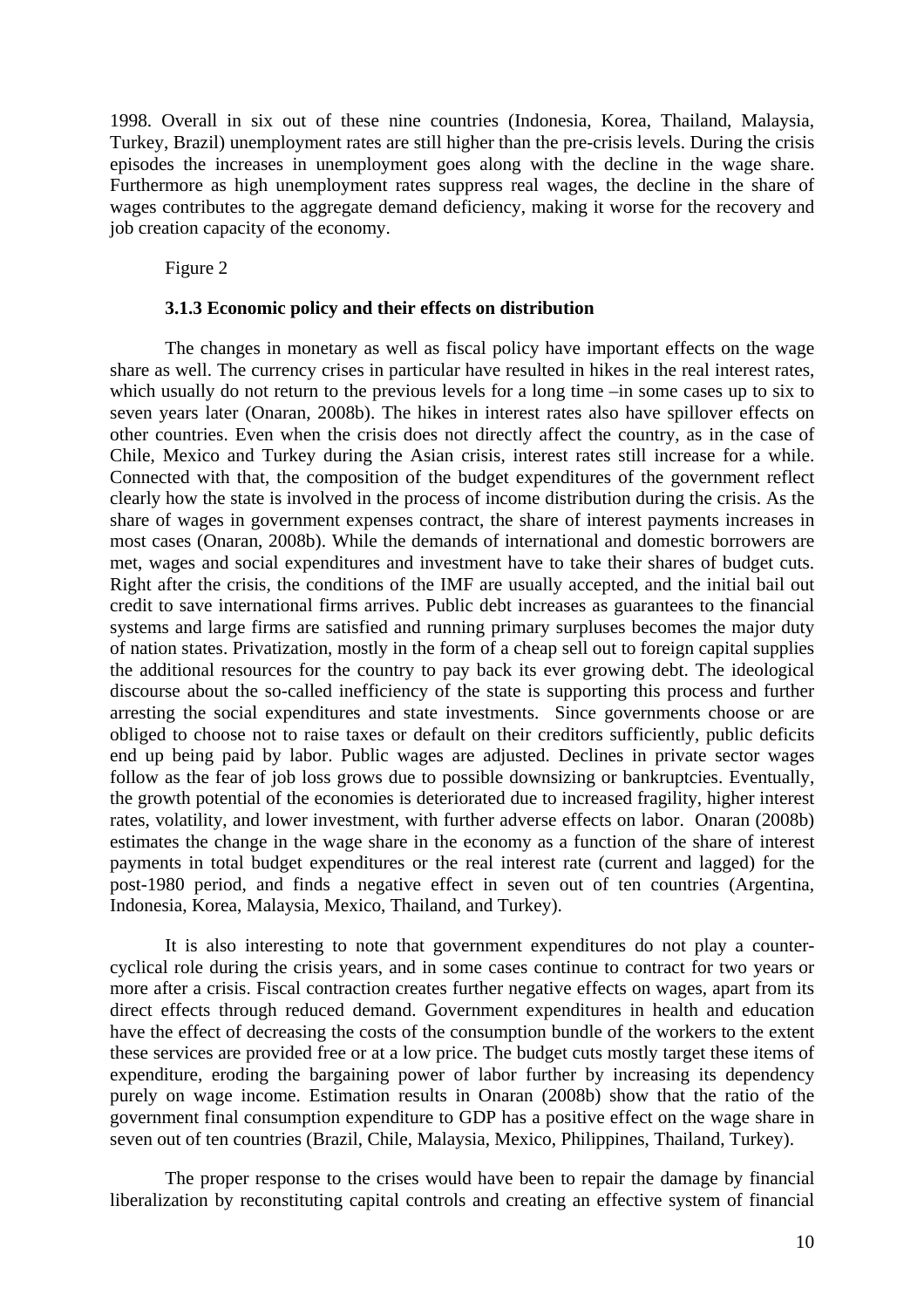regulation, while being responsive to the needs of the people, as opposed to the domestic and international capital. However, quite contrary to that as we have observed during the Asian crisis, the IMF conditionality credit imposed high interest rates and restrictive fiscal policy, which led to a severe recession, unemployment, and credit crunch. The IMF policies turned a liquidity crisis into a solvency crisis, as the nation state was denied any intervention (Taylor, 1998). This created the ground for foreigners to buy Asian firms and banks at rock bottom prices (Crotty and Lee, 2002). In the meantime, the crisis not only prepared the ground for opening Asia to the interests of foreign investors to full extent, but also resolved the accumulated conflicts between domestic capital and labor. Crotty and Lee (2004) emphasize the importance of the crisis episodes for facilitating the radical neoliberal restructuring which could not be achieved through democratic process under normal economic times. In a country like Korea, which has been reasonably prosperous, only during the times of crisis, the panicked public can be led to believe that failure to accept IMF dictates would be even more disastrous than their implementation, and a new labor law can be passed without too extensive mobilizations. The same story has been true in most other developing countries, e.g. Turkey. At best not daring to upset the domestic and international investors, or mostly being in close ties to the big corporations via either ownership or financing of their election campaigns, the politicians in power are taking active steps for a pro-capital redistribution of income via taxation and expenditure policies. The need to run high primary surpluses is being presented as the objective truth, although it in reality is just the obvious tool to continue the payments of the interest on debt. The only exception to this generalization has been Argentina in 2001, where the extend of the popular unrest and self-organization of the masses has managed to pressurize the government to be disobedient to further austerity packages, and consequently default on debt, and increase the focus on social policy, although without any fundamental shift in economic strategy.

#### **3.2 Empirical evidence: Japan**

The wage share was declining since late 1970s in Japan, and with the crisis the first stage was just a stagnation or slight decline in the wage share as can be seen in Figure 1b. This is quite different from the emerging markets. A general property of the post-war Japanese economy related to the job security of core workers played a role in this development: "labor hoarding" during contractions and "increasing returns to scale" during expansions (Uemura, 2008). During the recession in the 1990s the real wage declined moderately (in 1992-93, 1997-99), but also there has been slight recoveries in between (in 1994-96) as can be seen in Figure 3. The nominal wage increases as well as the deflation of 1994-96 contributed to this process. Nevertheless, except for 1994 and 1998 the difference between the wage and productivity changes was always negative (Figure 3), leading to a continuous decline in the wage share. Starting from 1998, we also observe nominal wage declines in the deflationary environment (1998-99, 2002-04, 2007) as well as wage freezes (2000, 2005-06, 2008). The firing of many workers in the first half of the 2000s has been influential in this process. After the recession, the institutionalized wage co-ordination mechanism was also almost broken down (Uemura, 2008). The employment system has also evolved in the Japanese economy since the recession. As a measure against labor hording in large Japanese firms, the number of non-regular workers increased dramatically; there has also been a shift towards unstable service jobs (Uemura, 2008). All these developments have led to a weakening in the bargaining position of unions and the suppression of nominal wage growth. Overall the wage share decreased by 10.6% as of 2007 compared to 1998, and 8.9% compared to 1992. The decline in the wage share contributed to a decline in domestic demand, and exports became an important source of demand again in Japan, which also increased the pressure of international competition with the other Asian countries and the increasing number of foreign affiliates of the Japanese multinational firms (Uemura, 2008).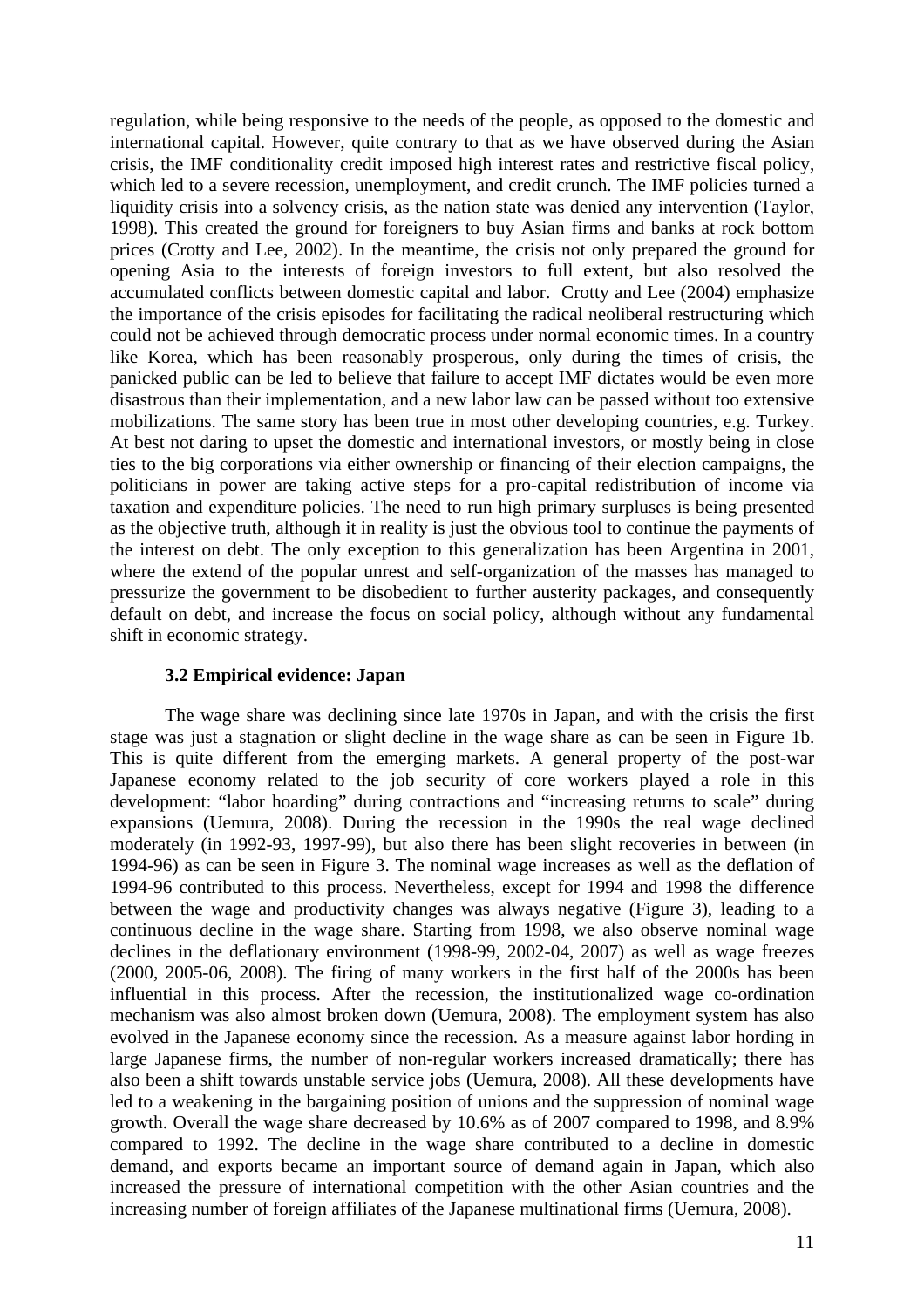#### Figure 3

In the meantime employment in the total economy first stagnated during 1992-95 and after a slight recovery decreased in absolute terms during 1997-2003 (see Figure 4a). The recovery since 2004 barely brought employment to the level of 2001 as of 2007. The decline in employment led to a strong and continuous increase in unemployment from a level of 2.1% in 1991 to 5.4% in 2002 (see Figure 4b). Despite the recovery since 2003, unemployment as of 2007 is still higher than in 1997. Although the unemployment rate in Japan in its peak point is still lower than in most other advanced countries, it is important to realize that drastic increases in unemployment can radically change the industrial relations and wage bargaining process in a persistent way. In the meantime, the unemployment rate of elderly male increased much more, but the most dramatic increase has been in male youth unemployment (aged 15- 24) increasing from 4.5% in 1990 to 11.6% in 2003 (see Figure 4b). Long term unemployment also increased from 0.3% in 1992 to 1.7% in 2003 with the incidence of unemployment (persons unemployed for a period of one year or beyond as a percentage of the total unemployed) increasing to 33.7% in 2004. These adverse developments in unemployment took place despite a strong decline in male as well as female labor force participation rate, which declined from 64.1% in 1992 to 59.6% in 2007 (see Figure 4c). It is also worrying that the decline in the labor force participation rate is persistent despite the recovery in employment and unemployment; it can be argued that the discouraging effect of the crisis and the deterioration in the working conditions have had a permanent effect.

#### Figure 4

#### **4. Possible effects of the recent global crisis**

The current global crisis forms the biggest policy challenge since the Great Depression given that this is a global not a regional crisis; it originates from the core and spreads to the periphery. There is now a global credit crash, and more innovative financial system means more risk and a wider contagion. Export market contraction will make recovery harder. As the previous imbalances of debt-led growth is now being corrected, it is unclear where the recovery will come from. What will be the effects of the current global crisis in different countries? We need to distinguish four different groups of countries:

1. The *developed countries* seem to be experiencing the crisis different from the former cases of crises in the developing countries thanks to their fiscal capacity to somewhat weather the shock. The immediate decline in interest rates, credit lines to domestic banks, counter-cyclical fiscal policy (albeit at a lower degree than the financial rescue packages) are measures that were formerly denied to the developing countries by the IMF as well as the advanced countries of the core. Indeed in the developing countries the conditionality credits of the IMF had made use of the crisis to impose further measures of liberalization. However despite this crisis management, the real effects in the developed countries are much stronger than the previous stock market or banking crises of the 1980s. The size of the future effects depends on the size of the fiscal stimulus plans, but some patterns emerge. The effects of the credit crash, particularly in countries with high household debt (e.g. US and UK), will be severe. The multiplier effects of the credit crash as well as the decline in consumption have already started to affect investments. The pessimistic expectations will amplify the decline of both consumption and investments. In countries like Germany or Japan with a high degree of dependence on export markets the contraction will also be severe, and the reliance on low wages to expand export markets will prove to be a curse. In some EU countries' the ability to respond to the shocks will also be constrained by their fiscal capacity. Furthermore there are strong real and nominal divergences within the EU15 as well as EU27, which are now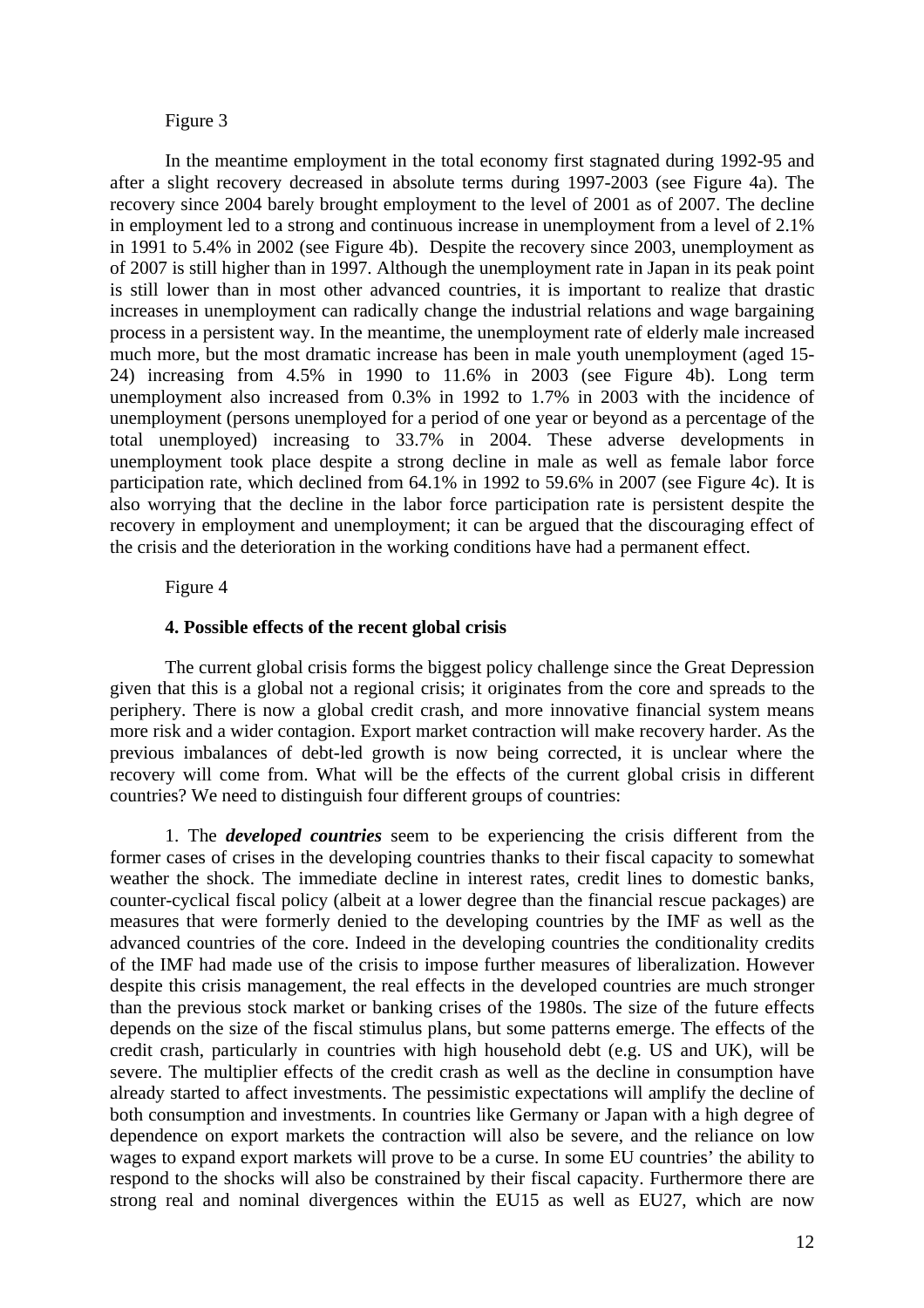becoming even more major problems in the face of the crisis. These differences are also being priced by the financial investors, who demand higher interest rates on the government bonds of the countries like Italy, Greece, Spain, and Ireland compared to the interest rates on German bonds. Austria is also belonging to this camp with high spreads on government bonds due to its "Eastern European" exposure.

Broadly speaking the negative effects of the crisis on labor in the developed countries will work through demand, bargaining power, and path dependency channels. The decline in the wages in the emerging markets, which will suffer from the global crisis, will also add further international competition pressures. Other additional channels of negative effects will be through the housing debt, which will have strong distributional consequences for the indebted households. Differences with respect to skill levels and further dispersion of within labor distribution are also to be expected, e.g. the temporary workers losing their jobs first, and the more qualified workers are being hoarded; however some skilled workers in the automotive or metal industry or finance have already been the first to be affected. Furthermore the future cuts in governments' social expenditures, if they are faced by financing pressures, will also asymmetrically affect labor. Two differences to the former crisis in the developing countries can be expected: a) the dimension of the initial recession might be more moderate, but given that we are facing a global recession, the recovery in economic activity can last much longer, bringing in worries about an "L" type of recession, but much stronger than the Japanese experience of the 1990s, given the global dimension of the crisis. Thus the negative labor market effects could be less severe at the beginning, but might persist and deteriorate further. b) An inflationary shock will not accompany the credit crisis in the developed countries, which may offset the other negative effects on real wages in the first year. Dramatic increases in inflation in the case of the developing countries had been due to the collapse of currencies. Nevertheless, in case the recession persists longer, the pressure on real wages and the bargaining power of labor will intensify. The worst case scenario of deflation can bring further major risks to these economies as can be seen from the case of Japan in the 1990s and 2000s.

2. During this global crisis, many *developing countries* with a former crisis history are once again experiencing a crisis led by speculative capital outflows, despite significant differences in the fragility of their economies. Speculators seem to fail to distinguish between countries like South Korea and Argentina, which do not have significant current account deficits or even have current account surpluses, vs. countries like Turkey with a high current account deficit, and dependency on capital flows. While the former developing country group is suffering from a crisis, which they have not created, the countries with current account deficits (e.g. Turkey, South Africa) might suffer through a deeper bust, due to the accumulated fragilities during the speculation-led boom cycle. The dependency on export markets, which are now shrinking, is adding another dimension to the fragility. If the capital outflows triggers another currency crisis in the countries with high current account deficits, the effects on wages, employment, and labor share can be expected to be quite similar to the previous experiences summarized in section 3. Although with alternative policies, this destiny can be reversed, as of now in those countries with current account deficits (e.g. Turkey), which apply for IMF credit, the IMF policies are again much more restrictive than what IMF finds appropriate for e.g. Germany. Capital controls to avoid speculative outflows are not even mentioned.

3. The emerging markets of *Eastern Europe* are also being threatened by credit crash and capital outflows, and possible currency crisis accompanying the banking crisis. After the initial transition shock and a decade of restructuring, these countries will once again face the costs of integration to unregulated global markets. For these countries learning from the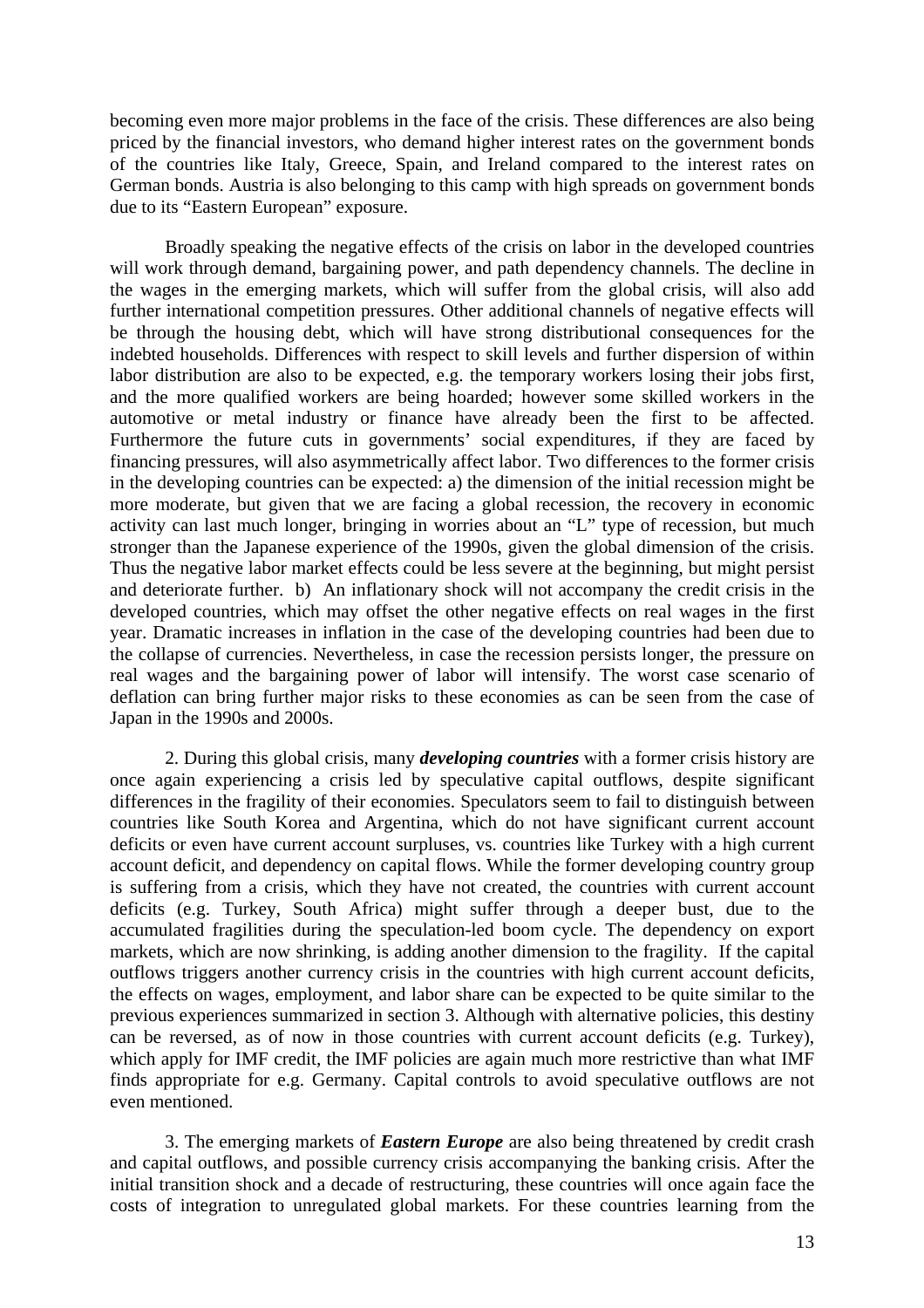experience and the policy mistakes of the former crises is extremely important. It is also important to learn from the crisis management techniques of countries like Malaysia through capital controls. The degree of accumulated imbalances including current account deficits, exchange rate appreciation, and foreign-currency denominated private debt will determine the differences in the depth of the effects among these countries. Hungary, Bulgaria, Romania, Serbia, Croatia, Baltic Countries, Ukraine, and Russia are more exposed than Poland, Czech Republic, Slovenia, and Slovakia. But even the latter group might suffer from the contagion effects, the slowdown in global demand, the decline in FDI inflows, and the contraction in remittances. Excessive dependence on export markets and as in the case of Slovakia a dangerous specialization in the automobile industry will turn out to be a major risk. In the more fragile case of Hungary it is yet to be seen whether the huge international rescue package will remain in the country, or whether it will in the future turn into bailing out the international investors. The problematic pegs of the Baltic States and Bulgaria require even larger international rescue packages in comparison to the size of the economy, which might not be possible if the EU funds contract due to problems in the core countries. The results for non-EU countries like Ukraine, Russia, or the South-Eastern Europe can be more devastating. Russia, also with a former crisis record and a more intense reliance on market-based finance, is already under the pressure of further devaluation. When capital outflows accompany a financial crisis, the distributional effects are also expected to be heavier, as was the case during the Asian or Latin American crises. The contagion effects in the region would also be dangerous. The ability of parent banks to maintain the credit booms in the region is exhausted, and even without further capital outflows, the region will suffer from a deeper recession than in the West. The spillovers from currency depreciations, and increases in non-performing loans will further affect the parent banks' approach to the Eastern affiliates.

4. In the case of other developing countries like *China, India, and Brazil*, although the contagion effects and the slow-down in global demand will be an important problem, and the myth of decoupling of demand in these countries proved to be a case of wishful thinking, these countries could manage the crisis based on their large domestic markets, if they could make a policy shift away from pure dependence on export orientation based on low labor costs. The recent state expenditure program in China is an indicator of its ability to intervene, but the results are yet to be seen. The recent mass layoffs in China are creating doubts about the responsiveness of the government to make the issue of inequality a part of crisis management.

A common question for all country groups is how the asset price deflation will affect the wealth distribution. A usual optimistic expectation is to hope for a more equal wealth distribution; however this point misses the coming process of concentration of wealth. Moreover the power of the wealthy is not being disturbed so far with the policy reactions; quite on the contrary the makers of the crisis have been the first to be saved without any serious penalties or conditions, and the state is operating as an economic partner for them.

#### **5. Policy implications**

The answer to Hyman Minsky's question on whether a crisis like the Great Depression can happen again in an unregulated financial economy, proved to be yes; and the only reason why it may not reach the dimensions of the Great Depression is that the states have been called into action with rescue packages of unforeseen amounts. The neoliberal economic thinking and policy making is going through a deep legitimacy crisis. Indeed the generous bank rescue packages are the confession about the failure of the neoliberal economic policy. Even the CEO of the Deutsche Bank, Ackermann, declared that he has lost trust in "the selfhealing abilities of the financial system". Greenspan, ex-chief of the FED has said "I have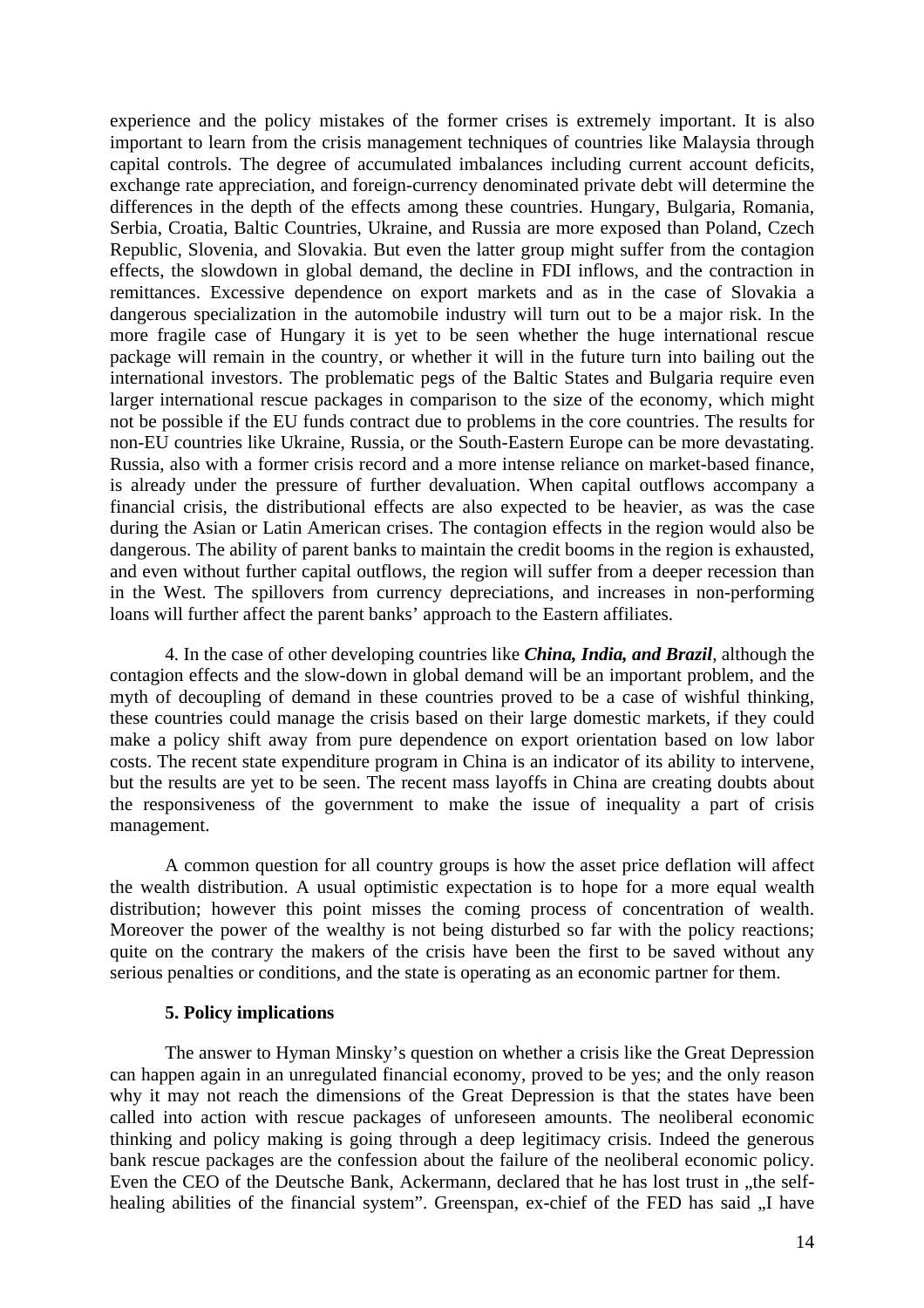<span id="page-16-0"></span>made a mistake in presuming that the self-interests of organizations, specifically banks and others, were such that they were best capable of protecting their own shareholders' and their equity in the firms". As the dimension of the crisis becomes obvious, the call for a more relevant fiscal policy response is also getting stronger, e.g. by Bernanke as well as IMF President Strauss-Kahn. The current insistence of Germany on the requirements of the Stability and Growth Pact about budgetary discipline is now being criticized even by the IMF (Schrörs and Pache, 2009). However other than some concern about the CEO pays, and bonus structures, nothing is being said about the solution of the distributional dimension of the problem. In order to formulate the correct policy response to the crisis, it is again important to remember the big picture behind the crisis: This is not just a crisis of improperly regulated markets, but also a crisis of unequal distribution, and it should be asked why labor should go on paying the costs of this crisis further. The major crisis calls for a major policy restructuring:

a) First fiscal policy has to incorporate a public employment program, and a distributional policy to reverse the negative demand effects of the crisis. Public expenditures in labor intensive services like education, child care, nursing homes, health, as well as in public infrastructure and green investments are important areas of target.<sup>[6](#page-16-0)</sup> These are also areas to redirect the economy towards a sustainable as well as solidarity-oriented development. Gender aspect of the public employment programs should also be carefully designed in order to not only avoid disadvantages for women but also increase the female employment share. Otherwise a typical outcome of crises is either declining labor force participation by discouraged women or high female unemployment rates due to the increased need to work as a secondary breadwinner in the household in a period of low job chances.

As part of the employment programs it is important to avoid the "socialization of the costs", i.e. to prevent that the working people and the unemployed pay the costs of the irresponsible behavior of the global capital. Particularly some firms might be making use of the crisis to implement their long-term downsizing strategies. Other firms are using the "short work" regulations to preserve their profits, while the workers suffer from loss of income because of the shorter work hours and public sector pays part of the lost income as a transfer to the workers. The prevention of the "socialization of the costs" requires strict measures to avoid lay-offs: in firms that are in a position to distribute dividends, the logical thing would be to ban lay-offs. Furthermore "no lay-offs without a public restructuring and employment plan" should be imposed as a condition to banks that enjoy the funds of the bank rescue packages. Also such banks should be obliged to extend credits to priority sectors and firms under conditions set by the government through transparent and participatory mechanisms. Such firms that receive credits through conditionality channels should be demanded to stop lay-offs as well. In cases of sectors that are under the threat of mass layoffs, like the auto industry, socialization of the firms should be considered. In such sectors, if it is clear that there is an overcapacity, restructuring of these public firms as part of a medium-term plan should be considered, e.g. in the auto industry a shift of focus towards the production of public transport vehicles in the existing firms, and a gradual transfer of the human capacity towards new innovative sectors.

The tax rebates/subsidies on low income groups or extension of unemployment benefits to those workers who are unable to access unemployment benefits are important short-run solutions. However this is not a substitute for the requirement to correct the overall deterioration in the labor share. This is not only an egalitarian but also macroeconomic concern. The usual wage moderation of the European macroeconomic policy mix can indeed

1

 $6$  See Pollin (2008) for a detailed outline of the employment program for the case of US.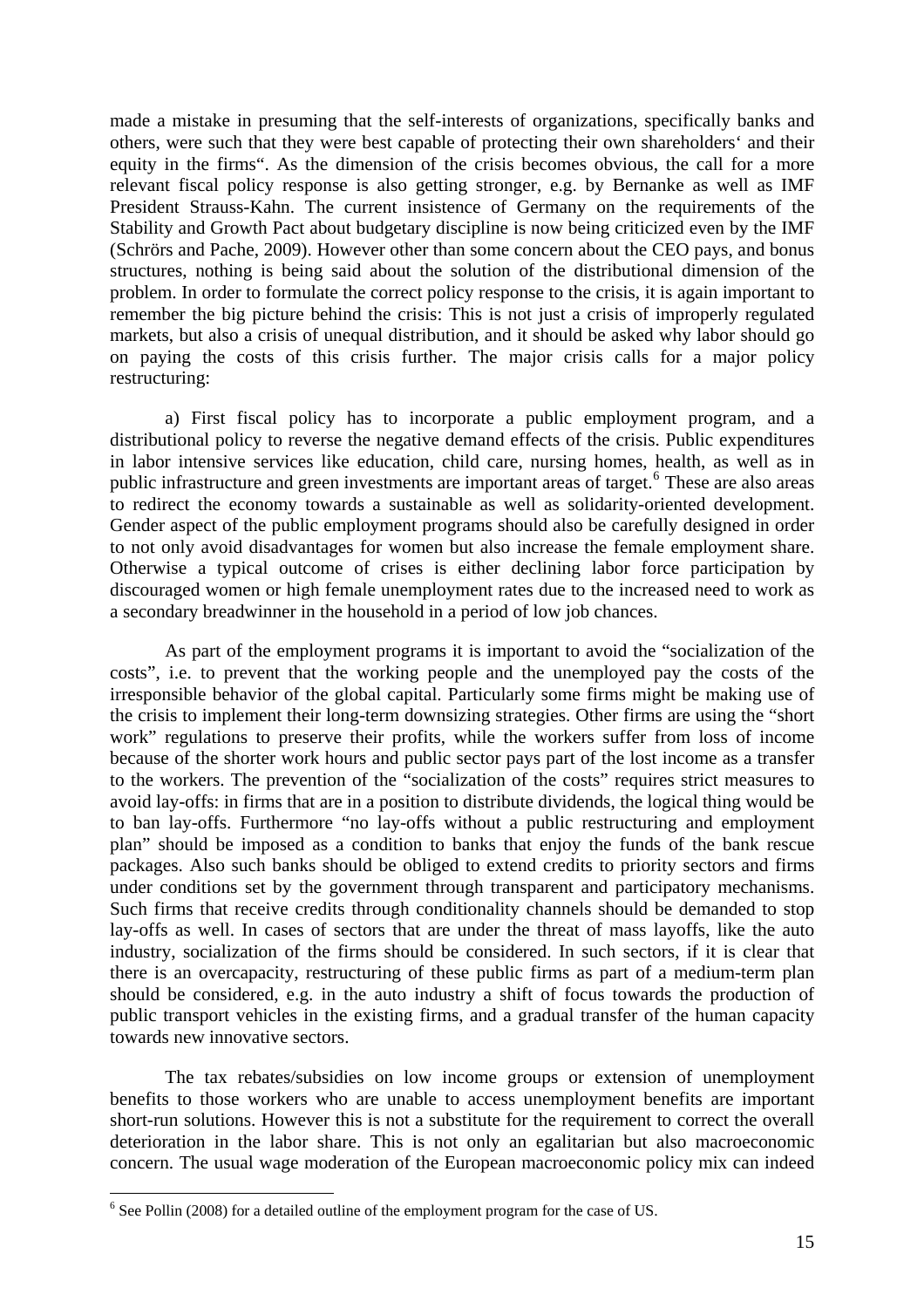<span id="page-17-0"></span>only worsen the demand deficiency problem now. The risk is not the excessive budget deficits but rather the persistence in the low wages in some countries like Germany.

For the finance of an extensive stimulus package budget deficits are in the short run reasonable. But more progressive income and wealth taxes, higher corporate tax rates, inheritance tax, tax on financial transactions are the only way to make the responsible pay for the costs of crisis. This is also the only way to avoid future budget cuts in social expenditures, education, health, child and elderly care.

b) In order to fundamentally solve the problems of this crisis, economic policy must most of all solve the distributional crisis. A new socio-economic and political paradigm is required focusing on full-employment, productivity led wage growth, and a shortening of work-time. This process should also decide on critical sectors for the society, in which the ownership rights cannot be left to the private sector and private profit motive. The crisis has indicated that the finance and the housing sectors are clear candidates for public ownership enhanced with democratic and transparent control mechanisms of all the stakeholders. The energy crisis is indicating that the energy sector and alternative energy investments also require public ownership. The problems with the private pension funds as well as private supplies of education, health, and infrastructure are showing that social services are also too critical to be ruled by private profit motives. A creative and participatory public discussion should question, in which other sectors public ownership would produce more egalitarian as well as more efficient outcomes. This does not mean to praise the public sector as such, but calls for the participation and control of the stakeholders (the workers, consumers, regional representatives etc.) in the decision making mechanisms within a public and transparent economic model. Such a shift in decision making also facilitates economy wide coordination of important decisions for a sustainable and planned development based on solidarity.

c) Next the redesign of the financial sector is urgent, on which most of the alternative literature is also focusing. However regulation is important but not enough; the financial institutions have an amazing capacity to avoid regulations through new innovations. Thus there is need for a large public finance sector to foster stable growth.<sup>[7](#page-17-0)</sup> The crisis has shown us that large private banks are exploiting their advantage of being "too big to fail". The large private banks should be broken down and converted into publicly useful units. The financing of the activities through the capital markets should be limited. But these are not enough; the challenge is the finance of socially desirable large new investments, e.g. in the energy sector. This requires a detailed historical analysis of the benefits that had been received from large development and investment banks as well as regional, cooperative banks. Again here it is important to emphasize that state ownership alone is not the solution; the participation of the workers and other stakeholders to decision making, and the transparence of the accounts are important. Only based on this structure, the following financial regulations can be pursued further to deliver socially desirable outcomes: full regulatory over-sight for all financial institutions, full accountability of the decision makers, counter-cyclical capital requirements, a public auditing agency to monitor also the release of new financial products; the elimination of off-balance sheet instruments (see e.g. Crotty and Epstein, 2008; ATTAC, 2008 for details of an alternative regulatory framework).

1

<sup>&</sup>lt;sup>7</sup> See Euromemorandum Group (2008) as an exception in the literature on policy alternatives, which also emphasizes the nationalization and democratic control of a relevant part of the banking sector, and not only for the already "nationalized" part of the sector during the crisis, but in principle. Epstein's (2009) proposal of a "good bank" in public hands as opposed to the "bad bank" solution is also opening the way for a large national financial sector. He suggests that the government should buy the good assets, and not the bad assets from the banks. If the banks do not want to sell the good assets to the government, and if later they are unable to survive alone, then the government could "take the bank over for much less, or for nothing at all" (Epstein, 2009).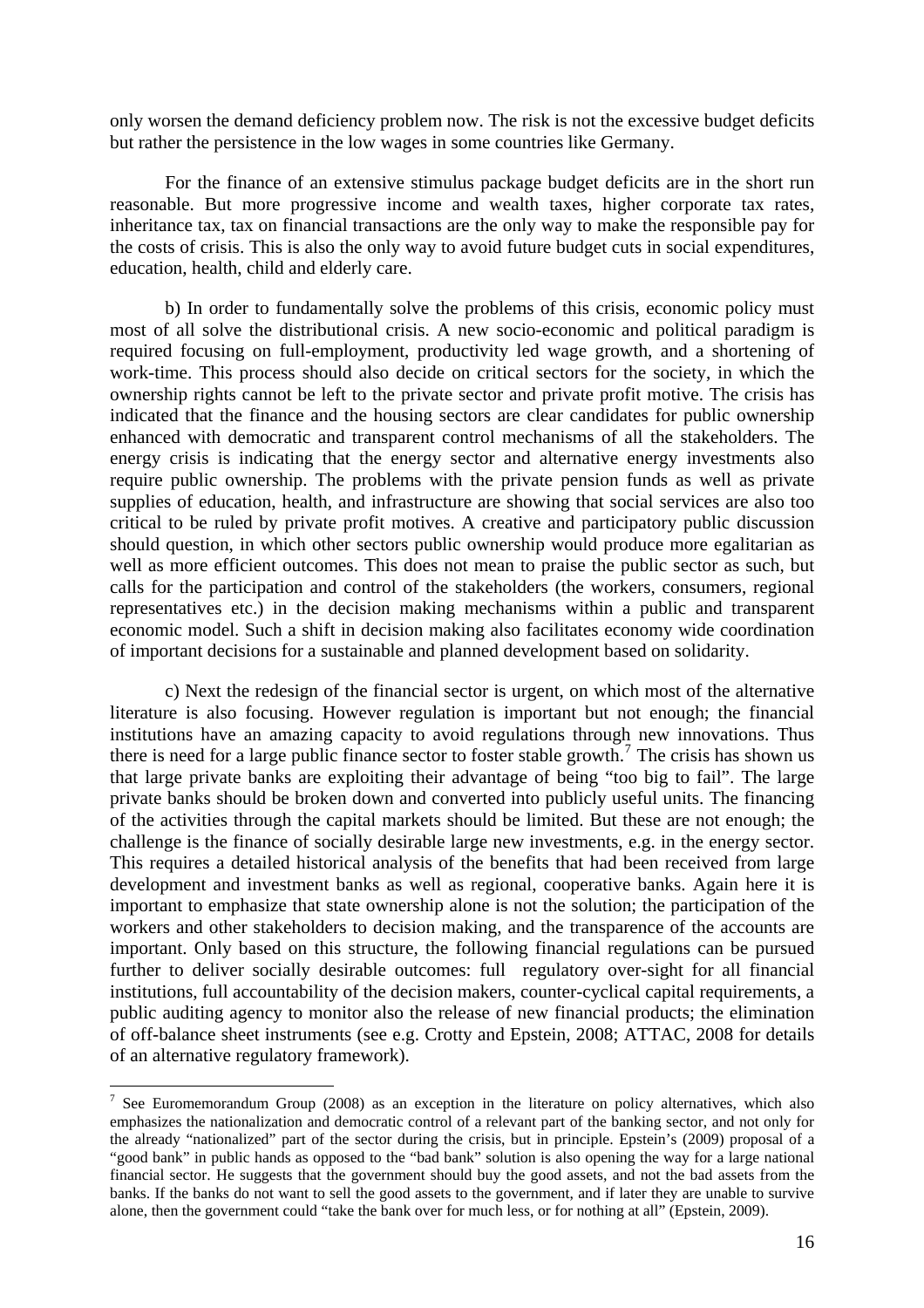d) Last, but not least the crisis has important policy implications for the global dimension. Labor in the North and the South (or the East and the West) has more common ground than they currently exploit. Thus redefining the rules of the game, coordinating the institutional setting of the global economy is the only alternative to readjust the playground to create conditions that are fairer to labor. Nevertheless creating a consensus around these targets in the North as well as the South also requires a systematic global policy on international redistribution and development. How or whether the North supports the South in weathering the current global crisis will also be important in creating positive signals for global cooperation. This defines new roles and tasks for the trade unions in each country, since they are the political agents who have interest and the potential to push for such a shift in policy at the global level. The main cornerstones of a new solidarity oriented global economy are trade and industrial policy consistent with development, a new global monetary regime with fixed exchange rates, and controls on capital flows. The latter is not only about the shutting-down of off-shore tax heavens, but also includes a tax on all financial transactions as well as quantity controls on capital flows. The tax revenues from financial transactions can also serve to build up a fund for the global investments for facilitating convergence.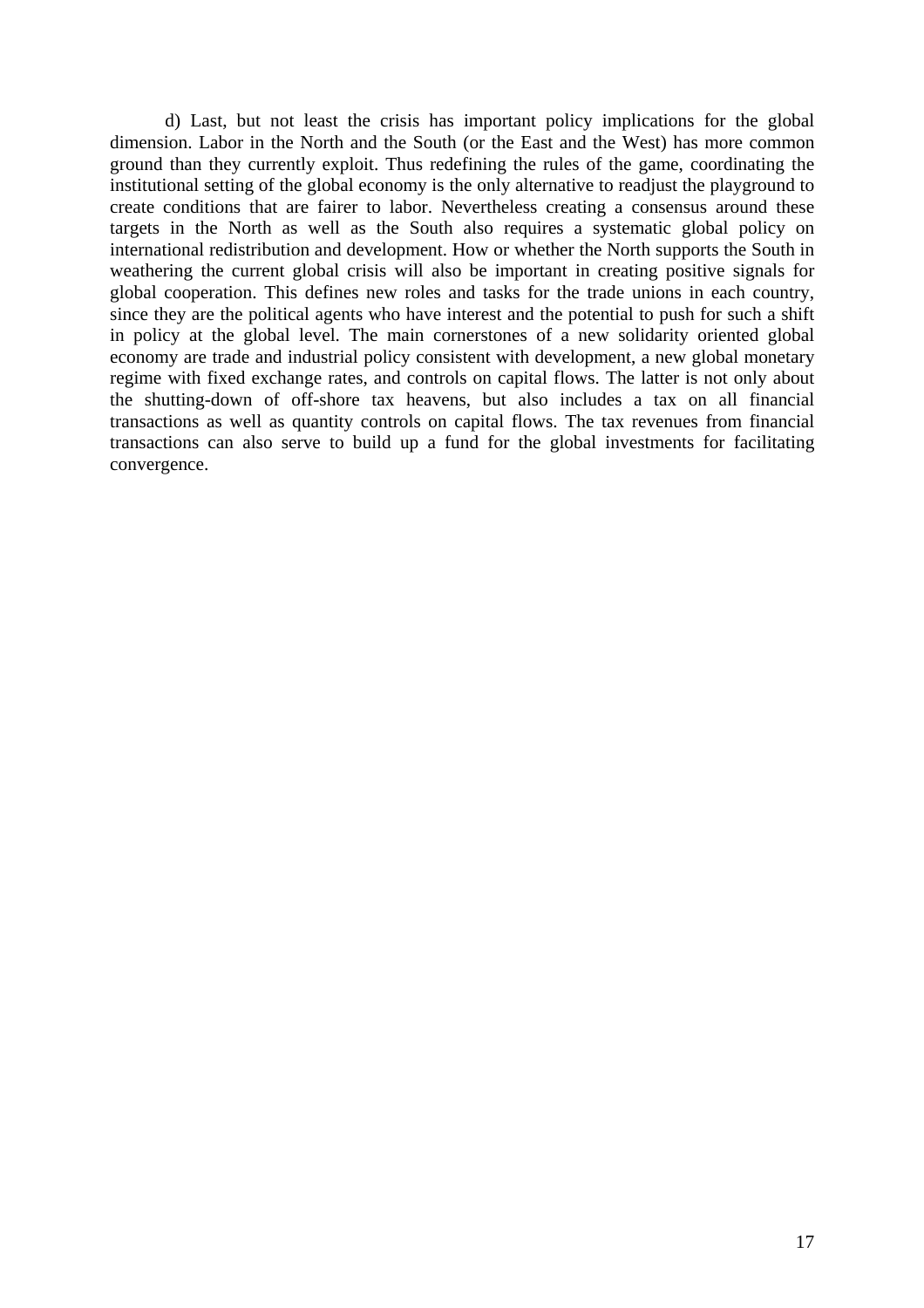

Figure 1a: Adjusted wage share, total economy, EU & US (1960‐2008) Figure 1b: Adjusted wage share, total economy, Japan (1960‐2008)

Source: AMECO, online macro-economic database of the European Commission's Directorate General for Economic and

(Compensation per employee/ GDP at factor cost per person employed, %) (Compensation per employee/ GDP at factor cost per person employed, %)



Source: AMECO, online macro-economic database of the European Commission's Financial Affairs Directorate General for Economic and Financial Affairs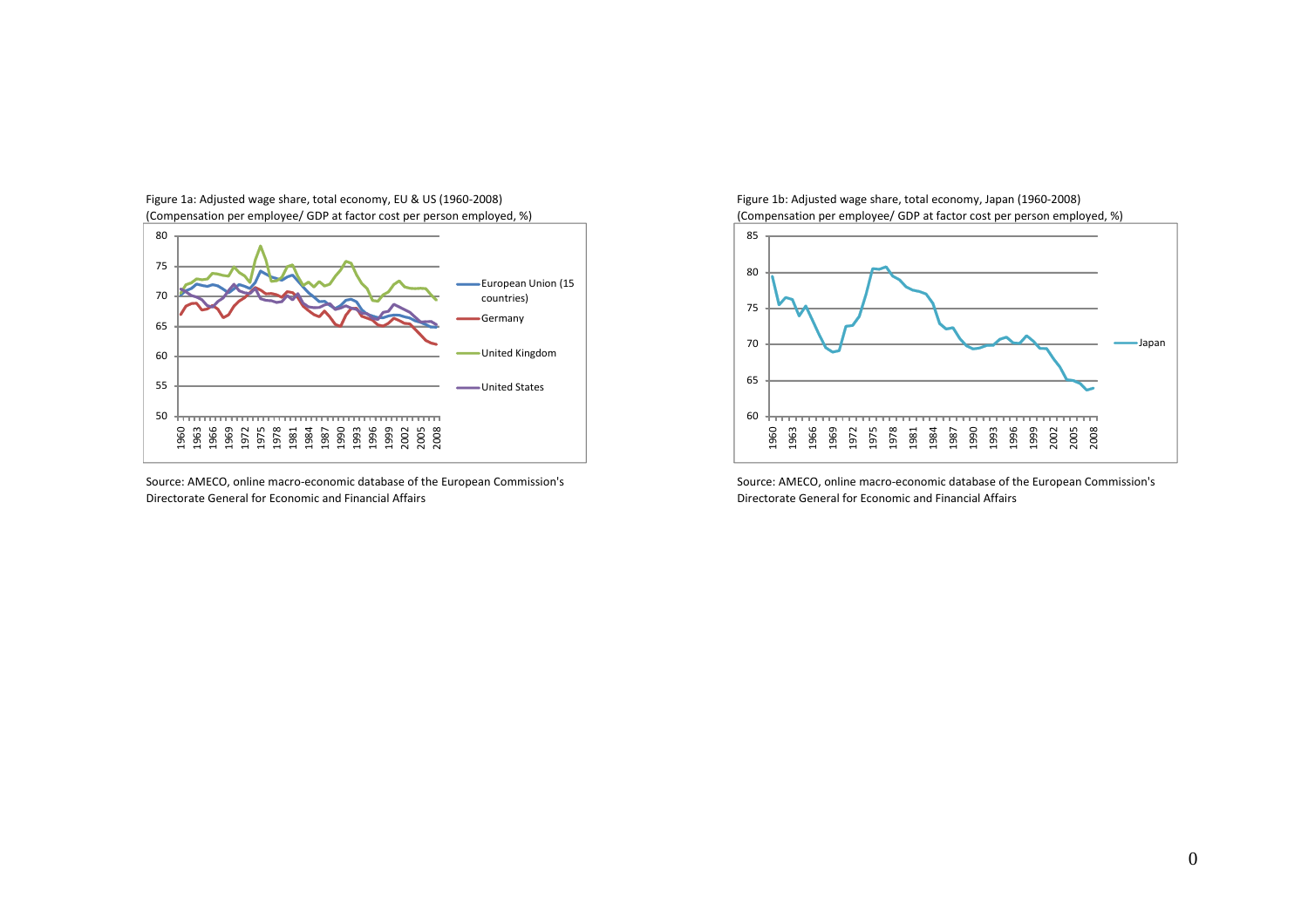

Figure 1 c: Wage Share in Manufacturing Industry, Korea, Mexico, Turkey, (1970-2006, %)

Source: OECD STAN for Korea and Mexico,

and for Turkey Annual Survey of Employment, Payments, Production and Tendencies in Manufacturing Industry by the Turkey Institute of Statistics





Source for Figure 1d&e: For Brazil, Philippines, and Thailand, the UN manufacturing data is combined with the World Development Indicator (WDI) database of 1993, which report manufacturing wages and employment, and for Argentina, Indonesia, and Malaysia WDI data is combined with the Economic Intelligence (EIU) database based on percentage changes.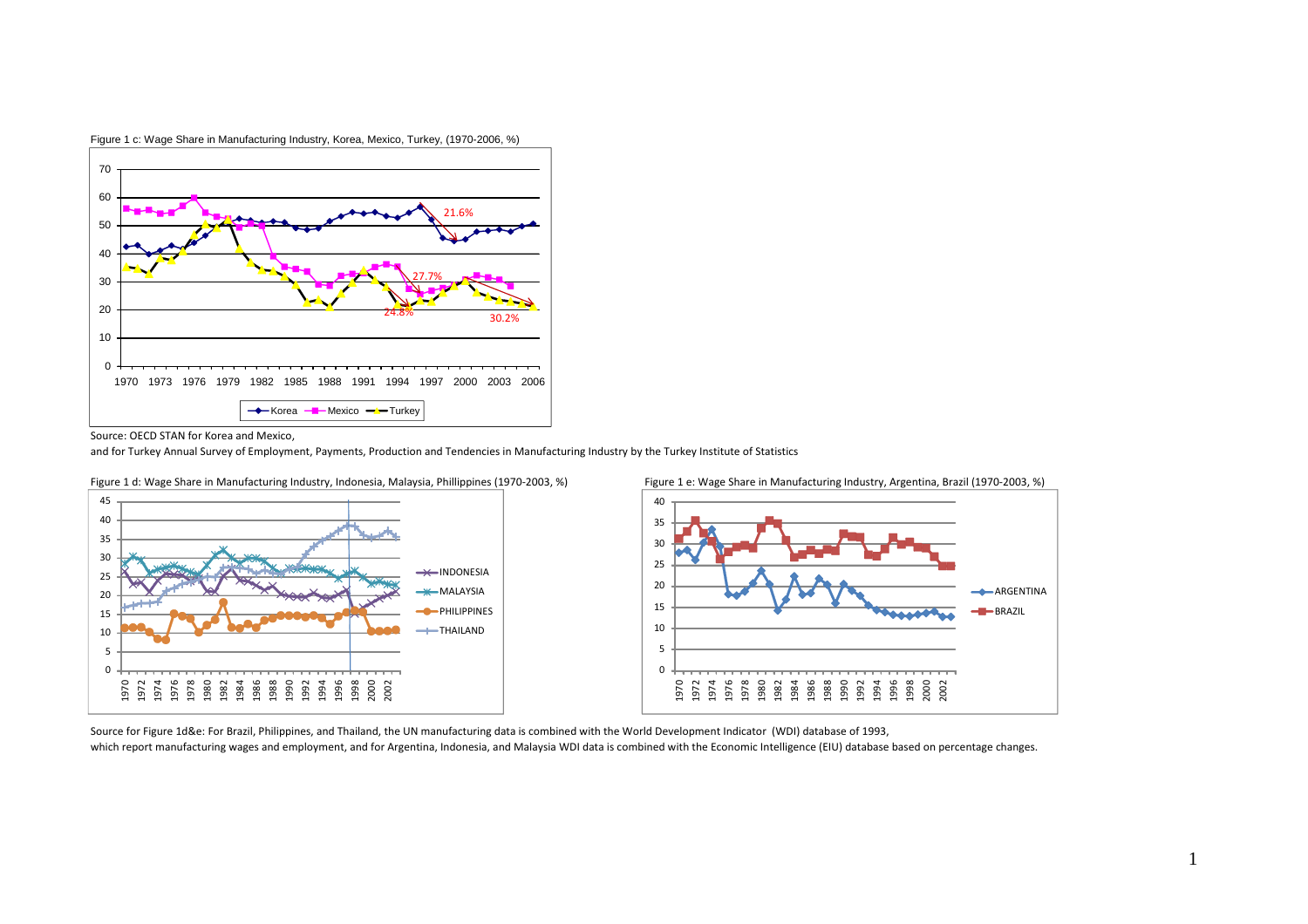Figure 1f: Adjusted wage share, total economy, Eastern Europe (1990‐2008) Figure 1g: Adjusted wage share, total economy, South‐Eastern Europe and Baltic Countries



Source: AMECO, online macro-economic database of the European Commission's Directorate General for Economic and

(Compensation per employee/ GDP at factor cost per person employed, %) (1990‐2008, Compensation per employee/ GDP at factor cost per person employed, %)



Source: AMECO, online macro-economic database of the European Commission's Financial Affairs Directorate General for Economic and Financial Affairs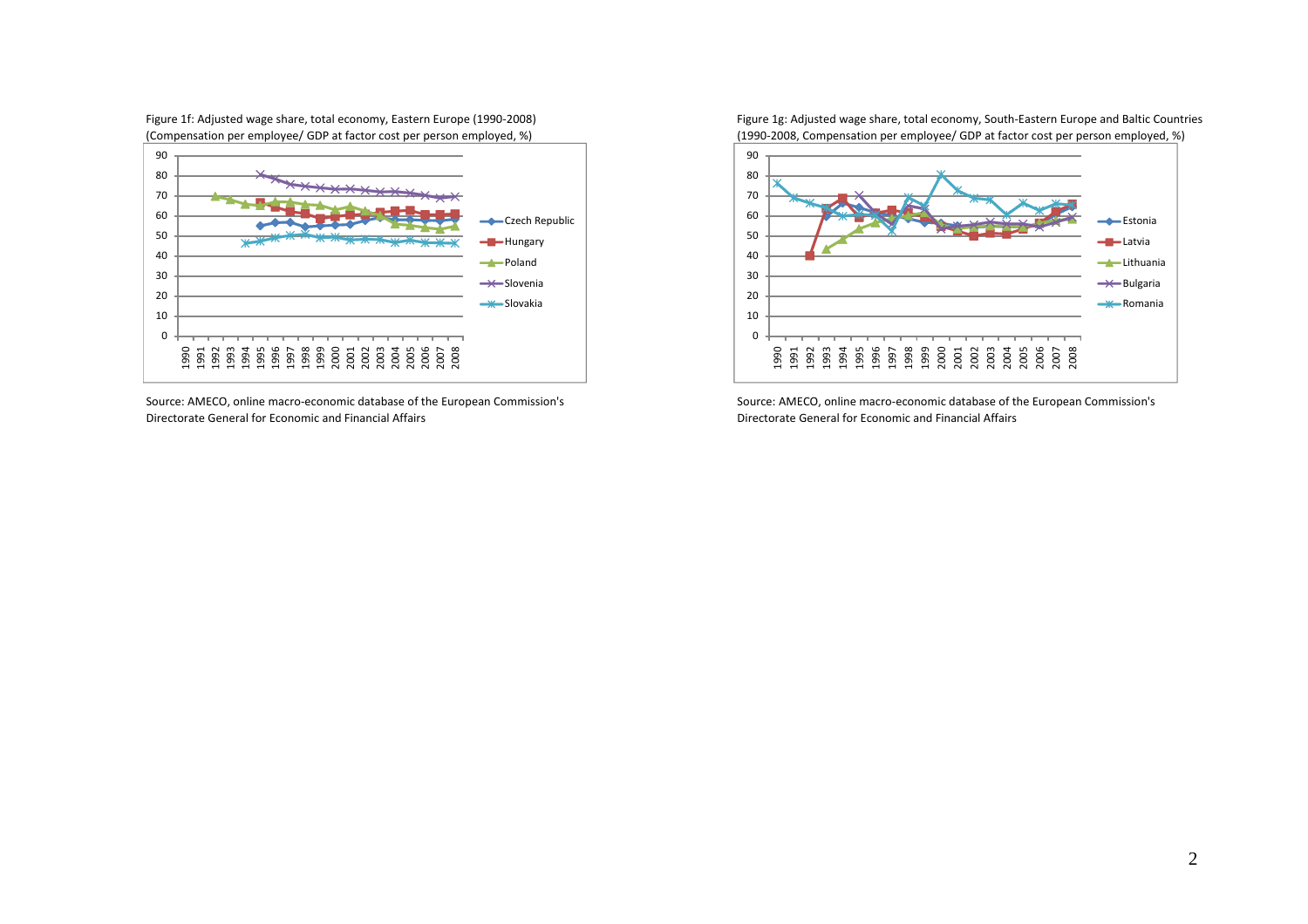

Figure 2a: Unemployment rate, Selected Countries in South‐East Asia (1980‐2007)

Figure 2b: Unemployment rate, Selected Countries in Latin America and Turkey (1980‐2007)



Source: ILO online database on he Key Indicators of the Labour Market (KILM)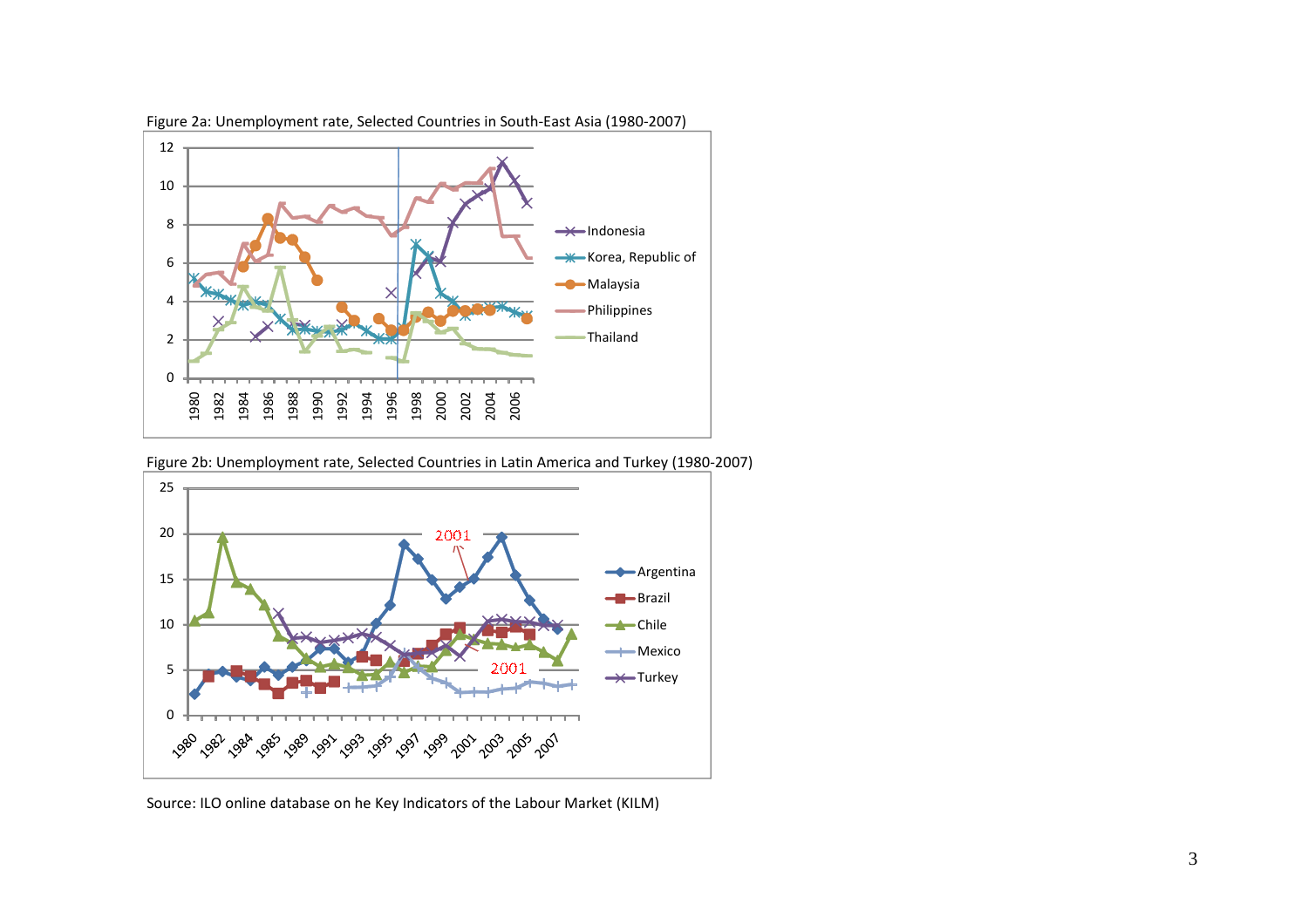

Figure 3: Labour productivity and real compensation rate, total economy, Japan Annual % change (1971‐2008)

Source: OECD Economic Outlook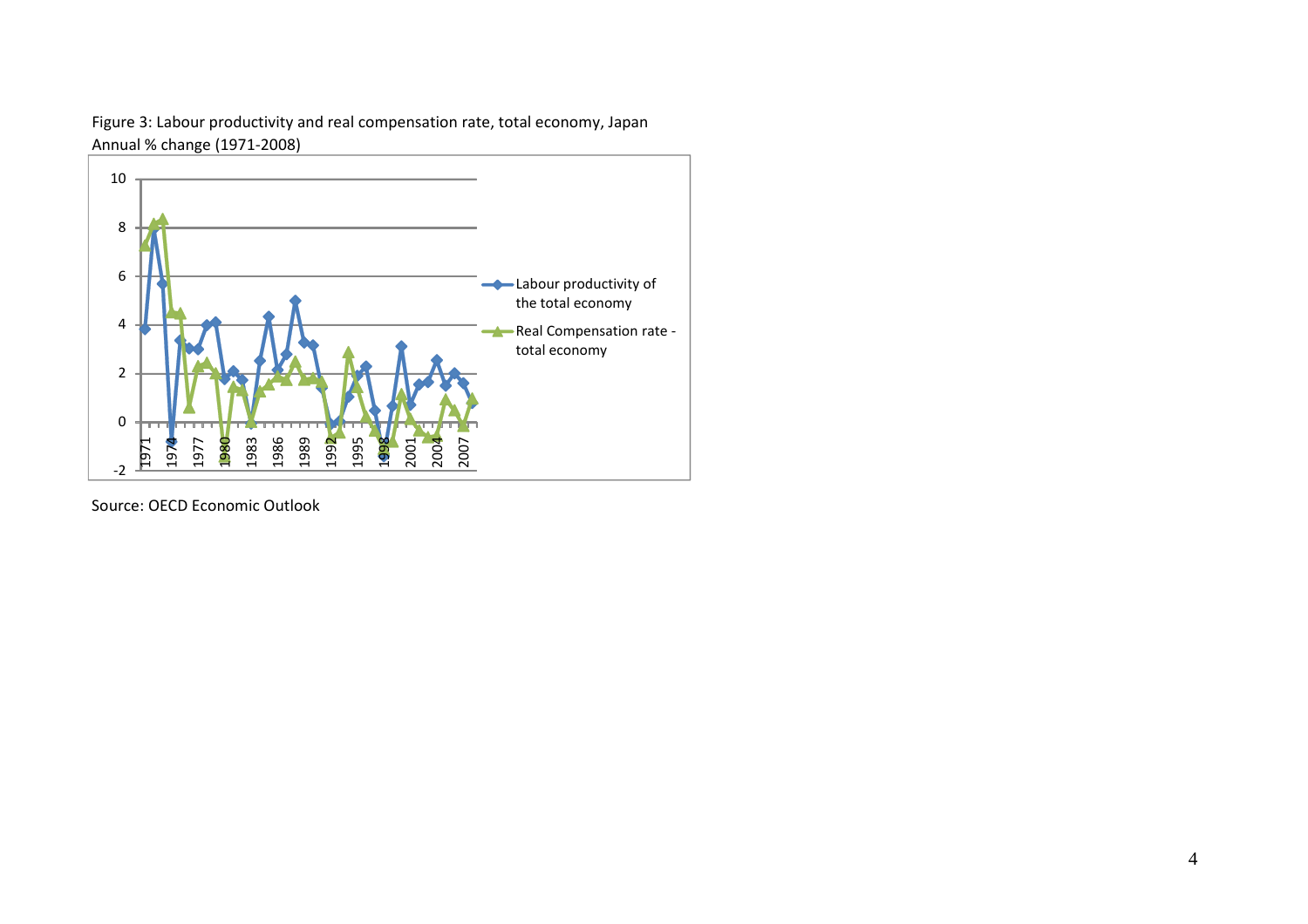

#### Figure 4a: Employment, Japan (in thousands, 1980‐2007) Figure 4a: Employment, Japan (%, 1980‐2007)

Figure 4a: Labor force participation rate, Japan (%, 1980‐2007)



Source: ILO online database on he Key Indicators of the Labour Market (KILM)

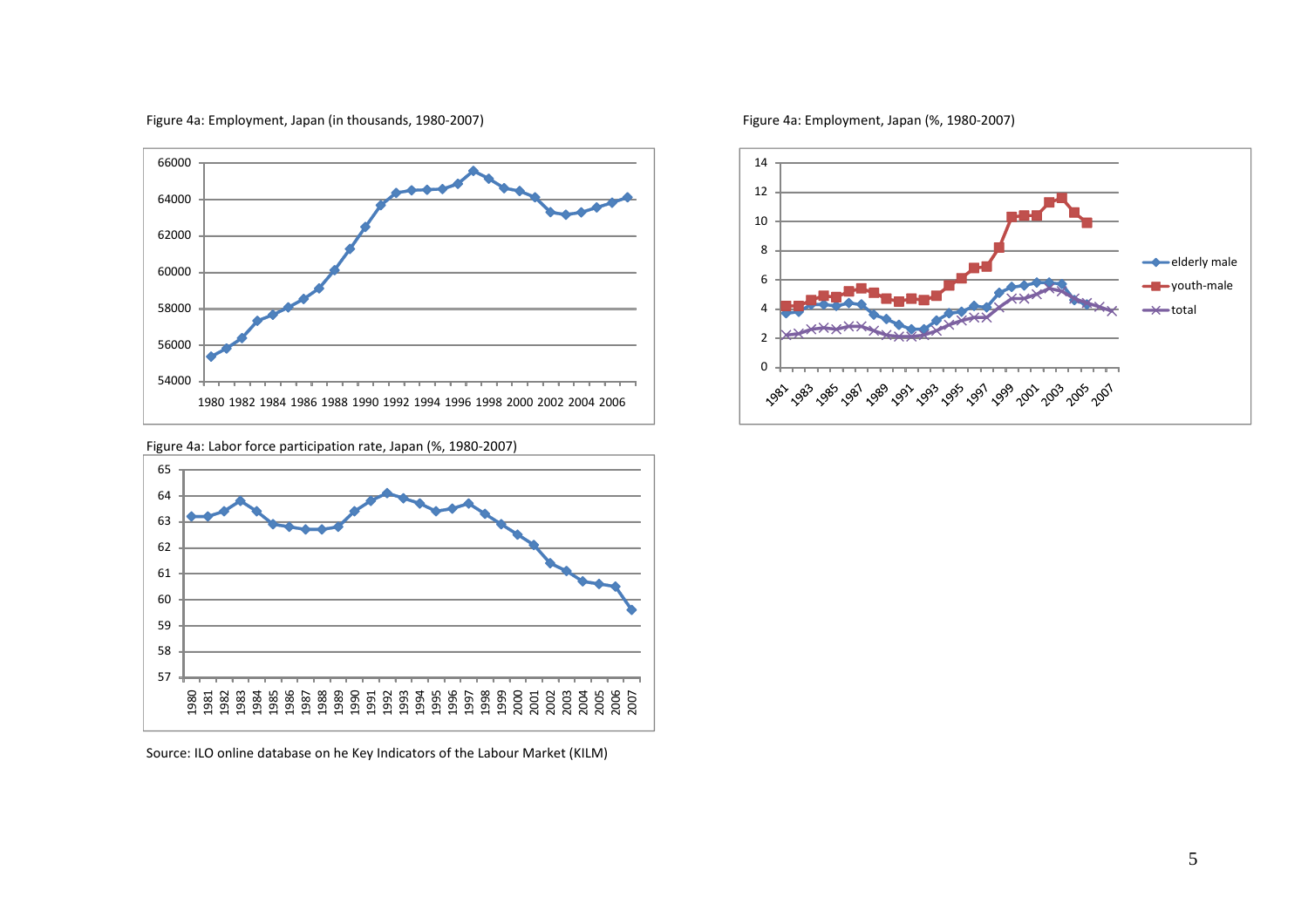#### **Table 1: The sources of the change in the wage share in manufacturing industry during a crisis Annual % change in**

|               | <b>Exchange</b><br>(local rate<br>rate<br>currency/\$) | Real<br>exchange<br>(local<br>currency/\$) | Real value<br>added | Wage share<br>(Wage bill /<br>value<br>added) | Real wage<br>per worker<br>(deflated by<br>CPI) | <b>Employment</b> | Productivity<br>(Real value<br>added /<br>employment) |
|---------------|--------------------------------------------------------|--------------------------------------------|---------------------|-----------------------------------------------|-------------------------------------------------|-------------------|-------------------------------------------------------|
| Korea         |                                                        |                                            |                     |                                               |                                                 |                   |                                                       |
| 1998          | 47.32                                                  | 37.02                                      | $-7.90$             | $-12.58$                                      | $-2.10$                                         | $-13.74$          | 6.78                                                  |
| 1999          | $-15.17$                                               | $-15.86$                                   | 21.77               | $-2.48$                                       | 4.92                                            | 2.24              | 19.11                                                 |
| 2000          | $-4.87$                                                | $-6.97$                                    | 16.98               | 1.45                                          | 5.65                                            | 6.80              | 9.53                                                  |
| <b>Mexico</b> |                                                        |                                            |                     |                                               |                                                 |                   |                                                       |
| 1982          | 130.07                                                 | 44.77                                      | $-2.74$             | $-1.60$                                       | $-3.16$                                         | $-2.04$           | $-0.72$                                               |
| 1983          | 112.93                                                 | 5.53                                       | $-7.84$             | $-21.74$                                      | $-22.46$                                        | $-7.13$           | $-0.76$                                               |
| 1984          | 39.75                                                  | $-15.58$                                   | 5.01                | $-9.63$                                       | $-6.15$                                         | 2.07              | 2.89                                                  |
| 1995          | 90.20                                                  | 40.89                                      | $-4.94$             | $-22.25$                                      | $-13.07$                                        | $-5.31$           | 0.39                                                  |
| 1996          | 18.38                                                  | $-11.90$                                   | 10.83               | $-7.07$                                       | $-8.62$                                         | 6.88              | 3.70                                                  |
| 1997          | 4.20                                                   | $-13.62$                                   | 9.94                | 4.89                                          | $-0.52$                                         | 8.79              | 1.06                                                  |
| <b>Turkey</b> |                                                        |                                            |                     |                                               |                                                 |                   |                                                       |
| 1980          | 144.67                                                 | 16.41                                      | $-6.21$             | $-19.76$                                      | $-38.50$                                        | 1.17              | $-7.29$                                               |
| 1981          | 46.27                                                  | 7.10                                       | 10.33               | $-11.88$                                      | 11.05                                           | 1.42              | 8.78                                                  |
| 1982          | 46.16                                                  | 11.71                                      | 6.36                | $-7.19$                                       | $-2.17$                                         | 3.76              | 2.50                                                  |
| 1994          | 169.55                                                 | 30.68                                      | $-5.60$             | $-22.22$                                      | $-14.14$                                        | $-4.27$           | $-1.39$                                               |
| 1995          | 54.84                                                  | $-17.69$                                   | 11.80               | $-3.31$                                       | $-0.15$                                         | 4.08              | 7.42                                                  |
| 1996          | 77.57                                                  | $-1.54$                                    | 7.50                | 9.98                                          | $-5.14$                                         | 6.82              | 0.65                                                  |
| 2001          | 96.03                                                  | 26.96                                      | $-8.05$             | $-24.27$                                      | $-27.60$                                        | $-2.94$           | $-5.26$                                               |
| 2002          | 22.98                                                  | $-15.17$                                   | 8.20                | $-5.51$                                       | $-11.39$                                        | 0.61              | 7.54                                                  |
| 2003          | 0.42                                                   | $-19.85$                                   | 8.44                | $-5.23$                                       | $-10.08$                                        | 1.82              | 6.50                                                  |

Note: The real wage is deflated by CPI, whereas productivity is calculated based on real value added deflated by PPI. Thus the difference in the % change in the wage share and the % change in the real wage-% change in productivity is the differences in inflation rates in CPI and PPI.

Source: See Onaran (2009) for details. Own calculations based on OECD STAN for Mexico and Korea,

and Annual Survey of Employment, Payments, Production and Tendencies in Manufacturing Industry for Turkey. Source for the exchange rate and CPI is World Bank World Development Indicators. Real exchange rate is deflated by CPI.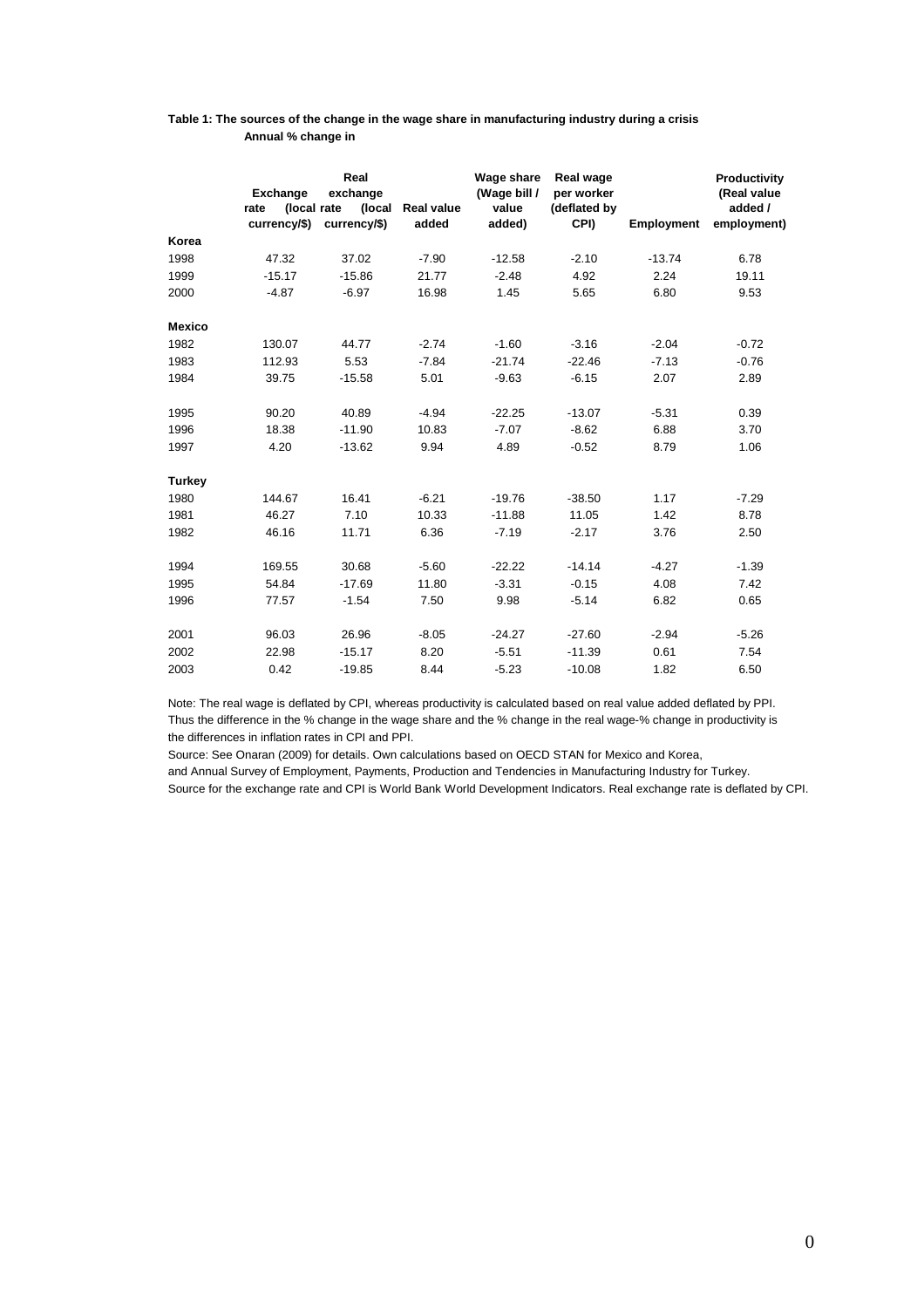#### **References:**

- ATTAC, 2008. The time has come: Let's shut down the financial casino, [http://casinocrash.org/wp-content/uploads/2008/10/attac-finance-crisis-](http://casinocrash.org/wp-content/uploads/2008/10/attac-finance-crisis-15_10_2008.pdf)[15\\_10\\_2008.pdf](http://casinocrash.org/wp-content/uploads/2008/10/attac-finance-crisis-15_10_2008.pdf)
- Baker, D. 2006. Recession Looms for the U.S. Economy in 2007, Center for Economic and Policy Research, November.
- Baker, D. 2007. Midsummer Meltdown Prospects for the Stock and Housing Markets, Center for Economic and Policy Research, August.
- Bank of International Settlements, 2006. BIS 76th Annual Report.
- Bernanke, B. 2002 'Deflation:Making Sure "It" Doesn't Happen Here', National Economists Club, Washington, November 21
- Becker, J., 2007. Dollarisation in Latin America and Euroisation in Eastern Europe: Parallels and Differences, in J. Becker/R. Weissenbacher (eds): Dollarisation, Euroisation and Financial Instability. Central and Eastern Europe between Stagnation and Financial Crisis? Marburg: Metropolis, 223-278
- Bhaduri, A., Laski, K. and Riese M. 2006. A model of interaction between the virtual and the real economy, Metroeconomica, 57, 412-27
- Brenner, R. 2003. The Boom and the Bubble, The US in the World Economy, London, Verso
- Claessens, S., Kose, A., Terrones, M. 2008. What Happens During Recessions,Crunches and Busts? IMF working Paper, 08/274
- Crotty, J. 1993. Rethinking Marxian investment theory: Keynes-Minsky instability, competitive regime shifts and coerced investment, in: Review of Radical Political Economics, 25(1), 1-26
- Crotty, J. 2007. If Financial Market Competition is so Intense, Why are Financial Firm Profits so High? Reflections on the Current 'Golden Age' of Finance Political Economy Research Institute Working Papers 134
- Crotty, J. and Lee, K., 2004. Was the IMF's position of economic regime change in Korea justified? A critique of the IMF's economic and political role before and after the crisis, Political Economy Research Institute Working Papers, 77.
- Crotty, J. and Epstein, G. 2008. Proposals for Effectively Regulating the U.S. Financial System to Avoid Yet Another Meltdown, Political Economy Research Institute Working Papers, 181.
- Diwan, I., 2001. Debt as sweat: Labor, financial crises, and the globalization of capital, Mimeo, The World Bank, Washington D.C.
- Eichengreen, B., and Bordo, M. 2001. Crises Now and Then: What Lessons from the Last Era of Financial Globalization? Conference in honor of Charles Goodhart, the Bank of England, 15-16 November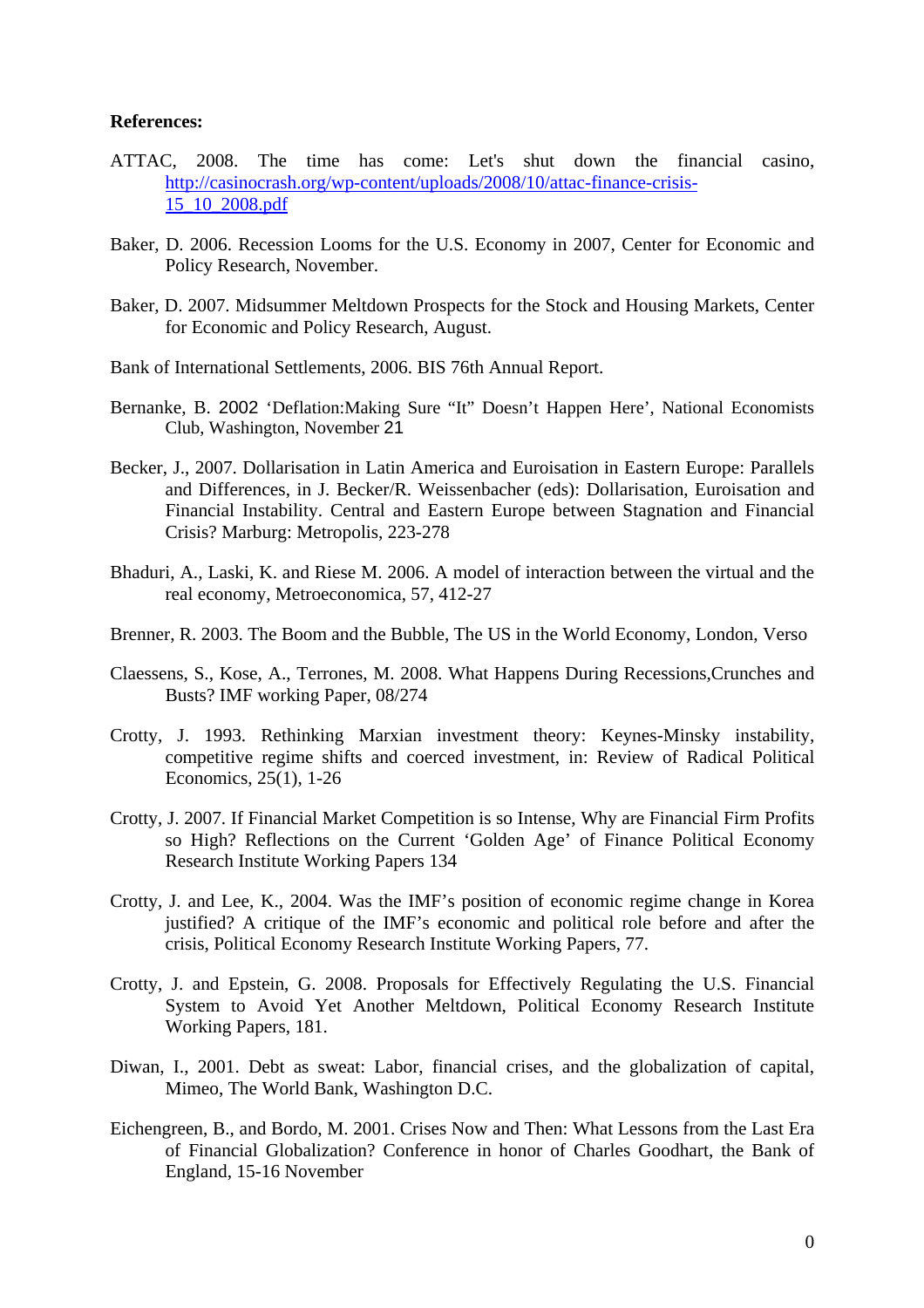Elliott, L. (2007): After the orgy, let's clean up, Guardian Weekly, August 3, p. 18.

- Elliott, L. and Atkinson, D, 2008. The Gods that Failed, The Bodley Head, London.
- EC, 2007. The labour income share in the European Union, Chapter 5 in: Employment in Europe, Brussels: European Commission.
- ECB, 2007. Financial Stability Review, December, Frankfurt: European Central Bank.
- ECB, 2008. Financial Stability Review, December, Frankfurt: European Central Bank.
- Edwards, S. (2006). "America's Unsustainable Current Account Deficit," NBER Working Paper, No. 11541.
- Epstein, G (2009). Bad bank: bad idea, www.truthout.org.
- Euromemorandum Group 2008. "Democratic transformation of European finance, a full employment regime, and ecological restructuring - Alternatives to finance-driven capitalism",[http://www.memo](http://www.memo-europe.unibremen.de/downloads/Euromemo2008_English_fin.pdf)[europe.unibremen.de/downloads/Euromemo2008\\_English\\_fin.pdf.](http://www.memo-europe.unibremen.de/downloads/Euromemo2008_English_fin.pdf)
- Fortune, 2008. [8 who saw the crisis coming...](http://money.cnn.com/galleries/2008/fortune/0808/gallery.whosawitcoming.fortune/index.html), August 6.
- Godley, W., Papadimitriou, D., Zezza, G. 2007. The U.S. Economy: What's Next? Strategic Analysis, April 2007, The Levy Economics Institute of Bard College
- Goldstein, M. (2005): What might the next emerging-market financial crisis look like?, Institute for International Economics, Working Paper Series, No. 0 5-7,
- ILO, 2008. World of Work: Income Inequalities in the Age of Financial Globalization, ILO, Geneva.
- IMF, 2006. Global Financial Stability Report, Washington D.C.: IMF
- IMF, 2007. Spillovers and Cycles in the Global Economy, Chapter 5 in: World Economic Outlook 2007, Washington D.C.: IMF,
- IMF, 2008. Global Financial Stability Report, Washington D.C.: IMF
- Laeven, L., Valencia, F. 2008. "Systemic Banking Crises: A New Database", IMF Working Paper, No. 08/224, Washington, DC.
- Lazonick, W., and O'Sullivan, M. 2000. Maximizing shareholder value: a new ideology for corporate governance', Economy and Society, 29, 13-35
- Mussa, M. "Sustaining Global Growth while Reducing External Imbalances", in C Fred Bergsten, The United States and the World Economy. Institute for International Economics, Washington, DC, 175-207.
- Obstfeld, M., and K. Rogoff 2005. "Global Current Account Imbalances and Exchange Rate Adjustments", in William Brainard and George Perry (eds), Brookings Papers on Economic Activity 1:67-146.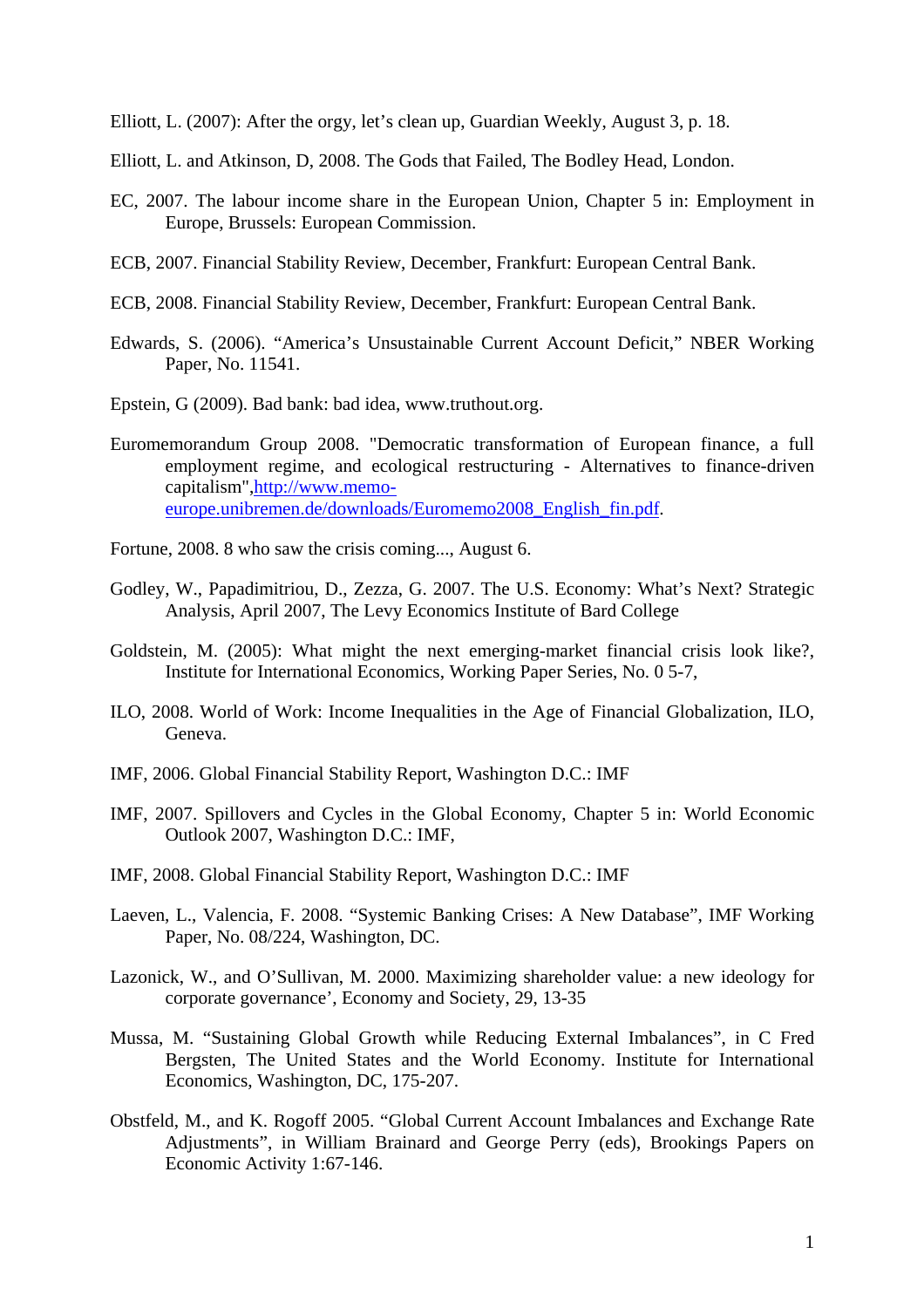- Obstfeld, M., and K. Rogoff 2001. "Perspectives on OECD Capital Market Integration: Implications for US Current Account Adjustment", in Federal Reserve Bank of Kansas City Global Economic Integration: Opportunities and Challenges, March, 169-208.
- OECD 2007. OECD workers in the global economy: increasingly vulnerable? Chapter 3 in: OECD Employment Outlook 2007. Paris: OECD
- OECD, 2008. OECD Economic Outlook, Paris: OECD
- Onaran, Ö., 2007. "International financial markets and fragility in the Eastern Europe: "can it happen" here?", in Dollarization, Euroization and Financial Instability, Ed.. Becker, J. and Weissenbacher, R., Metropolis-Verlag, Marburg, 129-148
- Onaran, Ö., 2008a. "The Effects of Globalization on Wages, Employment, and Wage Share in Austria", Wirtschaft und Gesellschaft, 34(3), 337-360
- Onaran, Ö., 2008b. "Life after crisis for labor and capital" in Neoliberal Globalization as New Imperialism: Case Studies on Reconstruction of the Periphery, eds. Yeldan E., Kose, A. and Senses, F., Nova Scientific Publishers, New York, 171-195
- Onaran, Ö., 2009. "Wage share, globalization, and crisis: The case of manufacturing industry in Korea, Mexico, and Turkey," International Review of Applied Economics, 23(2)
- Palley, T. 2004. Asset-based Reserve Requirements: Reasserting Domestic Monetary Control in an Era of Financial Innovation and Instability, Review of Political Economy, Vol. 16, 1, 43–58
- Palley, T. 2006. The questionable legacy of Alan Greenspan, Challenge, 48(6), 5-19.
- Palley, T. 2008. After the Bust: The Outlook for Macroeconomics & Macroeconomic Policy, 12th Workshop of the Research Network Alternative Macroeconomic Policies, October 31-November 1, 2008, Berlin
- Papadimitriou, D., Hannsgen, G., Zezza, G. 2007. The Effects of a Declining Housing Market on the U.S. Economy, The Levy Economics Institute of Bard College, Working Paper No. 506
- Pollin, R. 2008. Congressional Testimony on a Green Economic Stimulus Program, <http://www.peri.umass.edu/>
- Roubini, N. 2006. The Descent, Interview with New York Magazine, Sept. 24.
- Shiller, R., 2000. Irrational Exuberance, Princeton University Press
- Shiller, R. 2008 Subprime Solution: How Today's Global Financial Crisis Happened and What to Do about It, Princeton University Press
- Schrörs, M, and Pache, T., 2009. IWF will an Steinbrücks Kasse ran, Financial Times Deutschland, 23.1.2008:9
- Stiglitz, J., 2008. [The Financial Crisis of 2007/2008 and its Macroeconomic Consequences](http://www2.gsb.columbia.edu/faculty/jstiglitz/download/papers/2008_Financial_Crisis.pdf), the June 2008 meeting of the Initiative for Policy Dialogue Task Force meeting on Financial Markets Reform